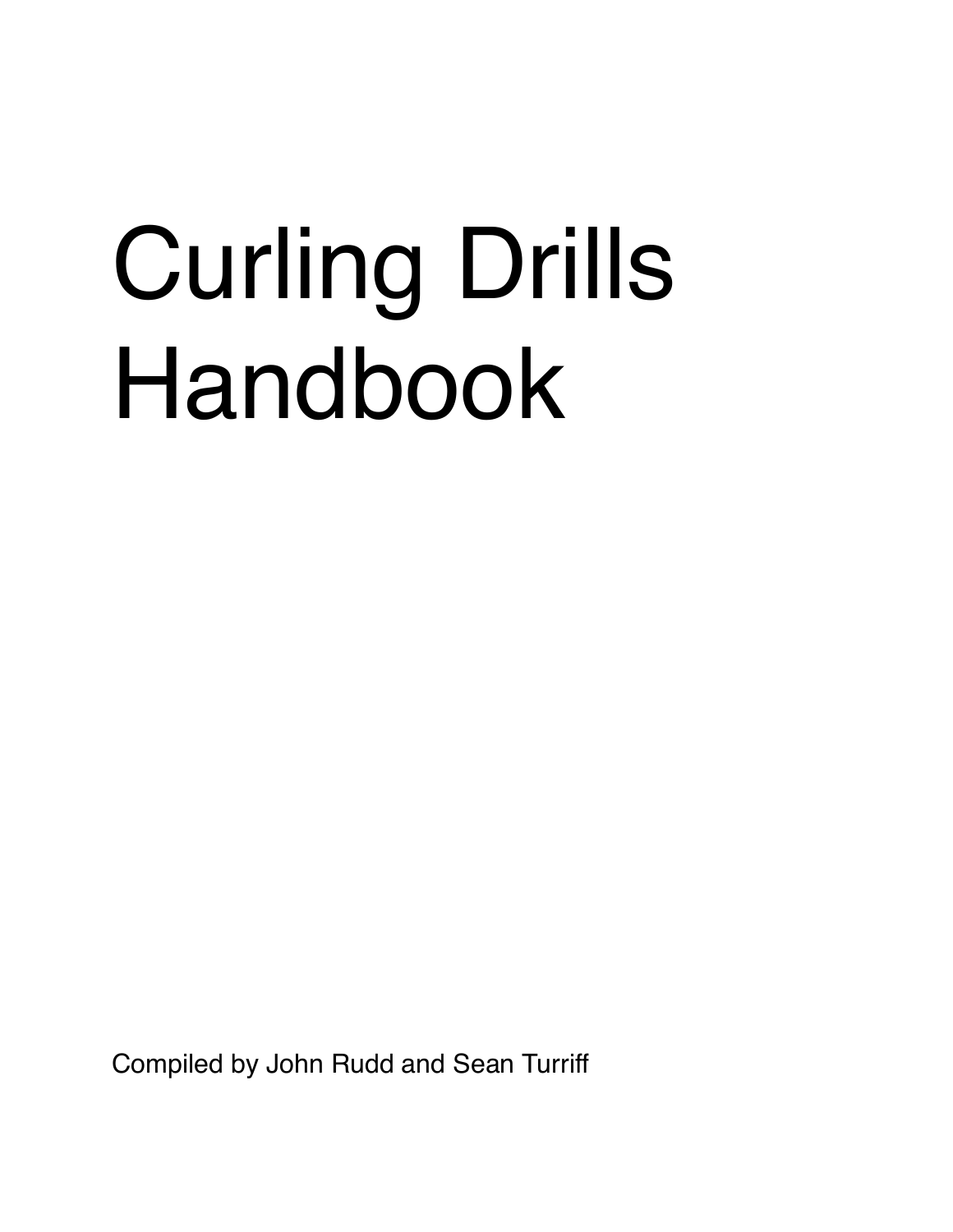| Introduction. | .3 |
|---------------|----|
|               |    |
|               |    |
|               |    |
|               |    |
|               |    |
|               |    |
|               |    |
|               |    |
|               |    |
|               |    |
|               |    |
|               |    |
|               |    |
|               |    |
|               |    |
|               |    |
|               |    |
|               |    |
|               |    |
|               |    |
|               |    |
|               |    |
|               |    |
|               |    |
|               |    |
|               |    |
|               |    |
|               |    |
|               |    |
|               |    |
|               |    |
|               |    |
|               |    |
|               |    |
|               |    |
|               |    |
|               |    |
|               |    |
|               |    |
|               |    |
|               |    |
|               |    |
|               |    |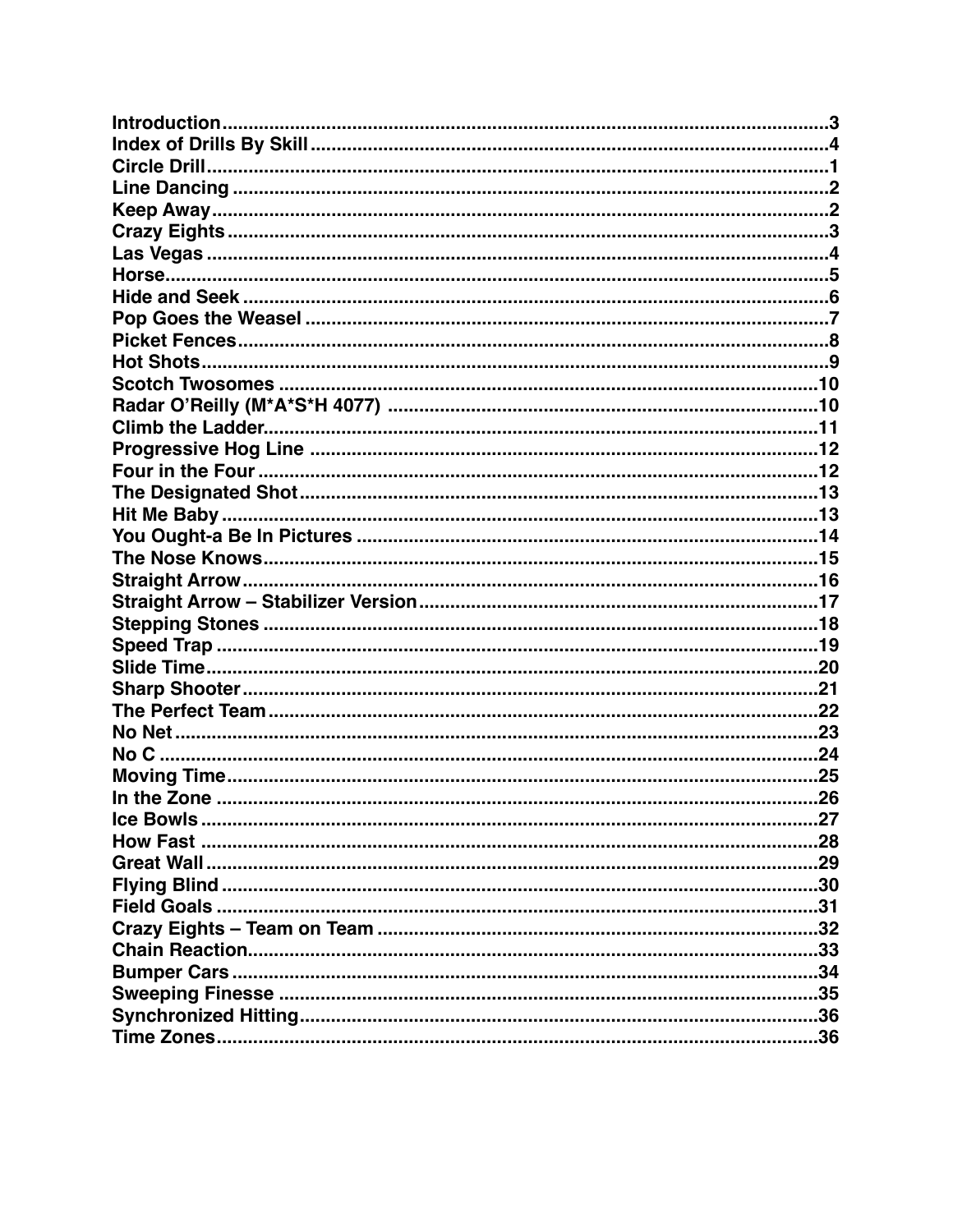### <span id="page-2-0"></span>**Introduction**

These drills are a compilation of drills that have been developed and used by high performance curling coaches to help develop specific skills in their teams. Each drill includes an identified set of skills that the drill targets for improvement. As with all skills development overuse is as bad as underuse. Keep the amount of time spent on a particular drill to a reasonable amount of time such that the athletes remain engaged in the activity and have the maximum opportunity to improve. If a drill just isn't working for you team, don't be afraid to try something else.

### **SOME THOUGHTS ON PRACTICES FOR COACHES**

A practice is an investment in time and effort for all involved! For scholastic athletes it represents about 2 hours from their studies. If you, as the coach are asking them to give up that amount of valuable time, it places a responsibility on you to provide a practice that will justify the time and effort the players are willing to put forth.

- 1. Practices should be FUN (for the coach and the players)!
- 2. Each practice must be pre-planned. It is a sign of strength, not weakness for your players to see you with a written plan in your hand!
- 3. Each practice should have a focus or theme and that focus should be announced to the players prior to the practice.
- 4. Some activities should be part of almost every practice. i.e. pre-game on-ice warm-up
- 5. There should be something new to do at each practice.
- 6. The activities selected should advance the players' physical and mental preparation for play in competition. In terms of physical preparation. Some drills should be anaerobic and others aerobic in nature. Time should also be set aside, not necessarily on-ice time, for mental toughness and stress management strategies.
- 7. There should be time in each practice for dialogue between the coach and each player.
- 8. There should be time in each practice for dialogue between the coach and the team.
- 9. Maximize ice time! Don't use the ice for something that could be handled just as well in the curling lounge. The players WANT to be active!
- 10. HAVE FUN!!!!!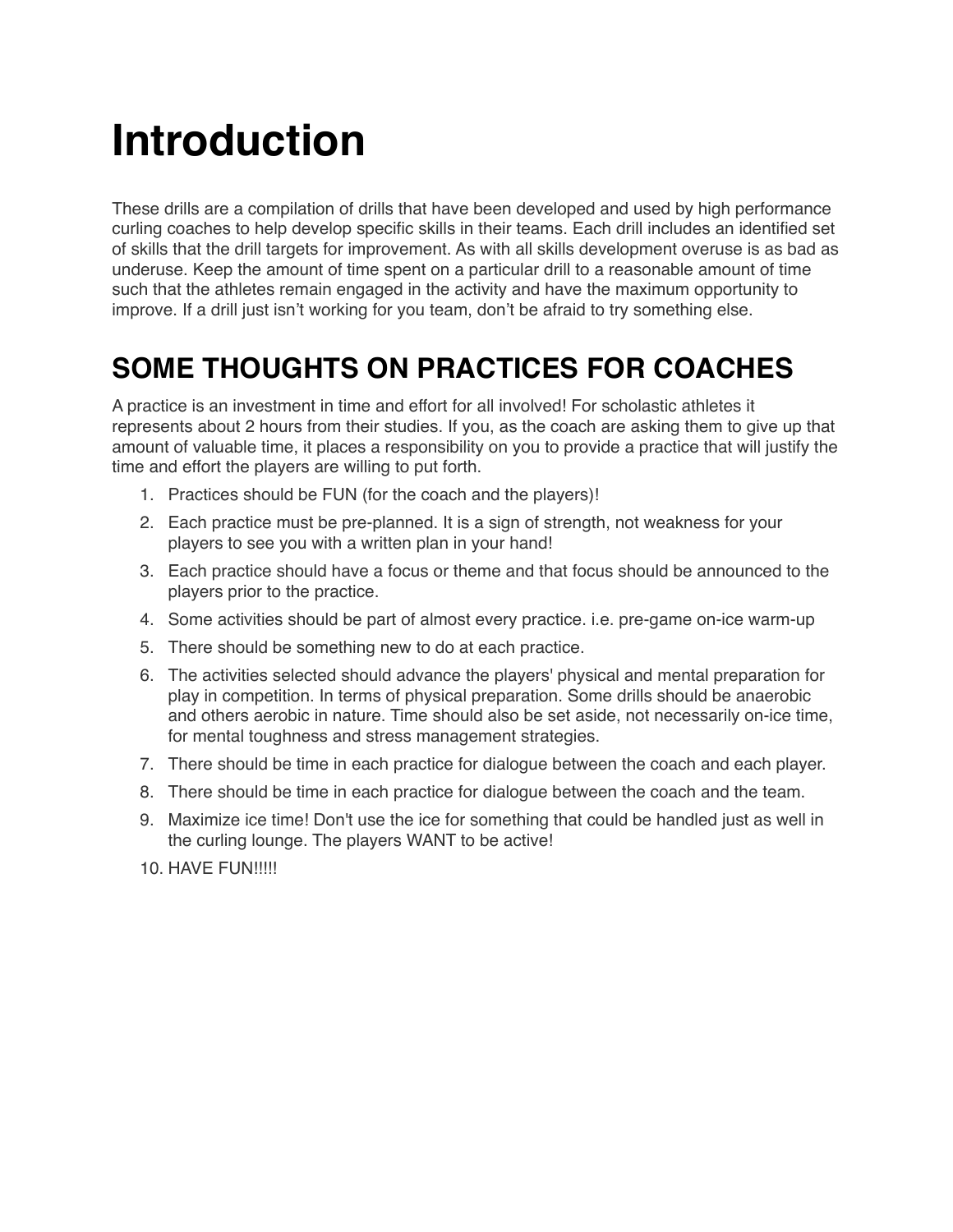# <span id="page-3-0"></span>**Index of Drills By Skill**

| <b>Angle Judgement</b>      | 4                                                 |
|-----------------------------|---------------------------------------------------|
| <b>Balance</b>              | 23, 30                                            |
| <b>Brushing</b>             | 1, 7-9, 13, 18, 25, 35                            |
| <b>Brushing Judgement</b>   | 2                                                 |
| <b>Communication</b>        | 7, 26, 35                                         |
| <b>Ice Reading</b>          | 4-7, 9, 10, 13                                    |
| <b>Interval Timing</b>      | 2, 19, 30                                         |
| <b>Line of Delivery</b>     | 2, 3, 5-8, 10, 14, 16, 17, 23, 27, 30, 31, 33, 34 |
| Line Judgement              | 4, 26                                             |
| <b>Mental Toughness</b>     | 12-14, 29                                         |
| <b>Observation Skills</b>   | 5                                                 |
| <b>Specific Shot Making</b> | 1, 5, 9, 10, 13, 21, 31                           |
| <b>Stamina</b>              | 2                                                 |
| <b>Strategy</b>             | 10, 22                                            |
| <b>Take Outs</b>            | 3, 6, 13, 14, 25, 32, 36                          |
| <b>Talent Evaluation</b>    | 1                                                 |

In addition, the majority of the drills contain elements that help to improve weight control.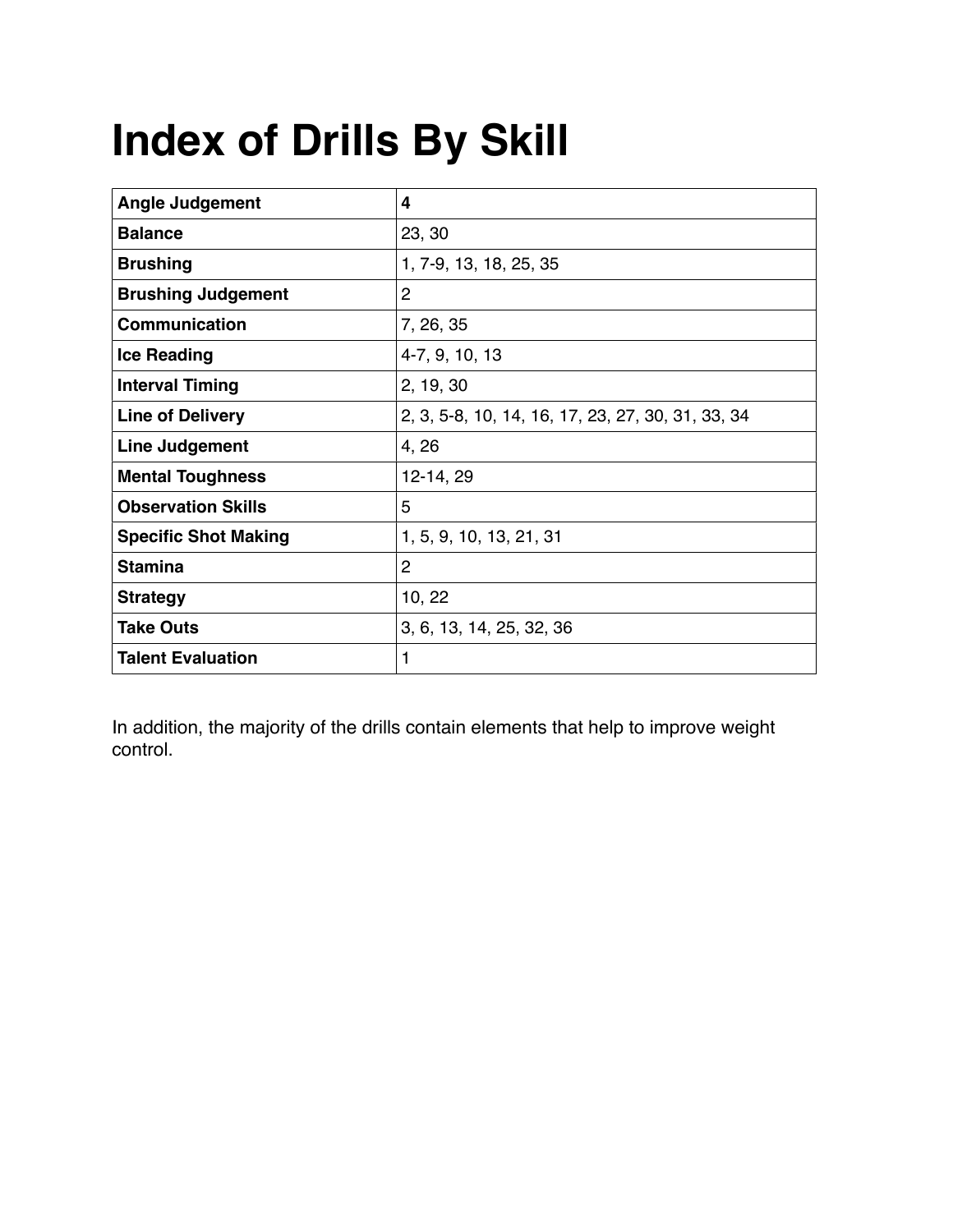# <span id="page-4-0"></span>**Circle Drill**

Purpose General talent evaluation, brushing, any type of shotmaking Equipment None

#### **Set-up**

Stones are set-up at either end of adjacent sheets.

#### **Description**

Any number of players can participate but assume for this explanation there are eight. On each sheet the players assume the normal playing positions of shooter, two brushers and skip. Simultaneously, the shooters deliver their stones. When the shot concludes, the players rotate positions (shooter to brusher one, brusher one to brusher two, brusher two to skip and the skip crosses over to the adjacent sheet to become the shooter on that sheet). The drill continues until all the stones have been delivered. That's one rotation! Have as many rotations as necessary.

The coach/instructor can position himself/herself in the middle of the drill and monitor it. The value of this drill comes from its full involvement by many players simultaneously. If you have more than eight players try establishing a "rest station" at each end after the "skip" position. It's a good time to provide some quick feedback to a player without centering him/her out. It also gives the player an immediate chance to affect change.

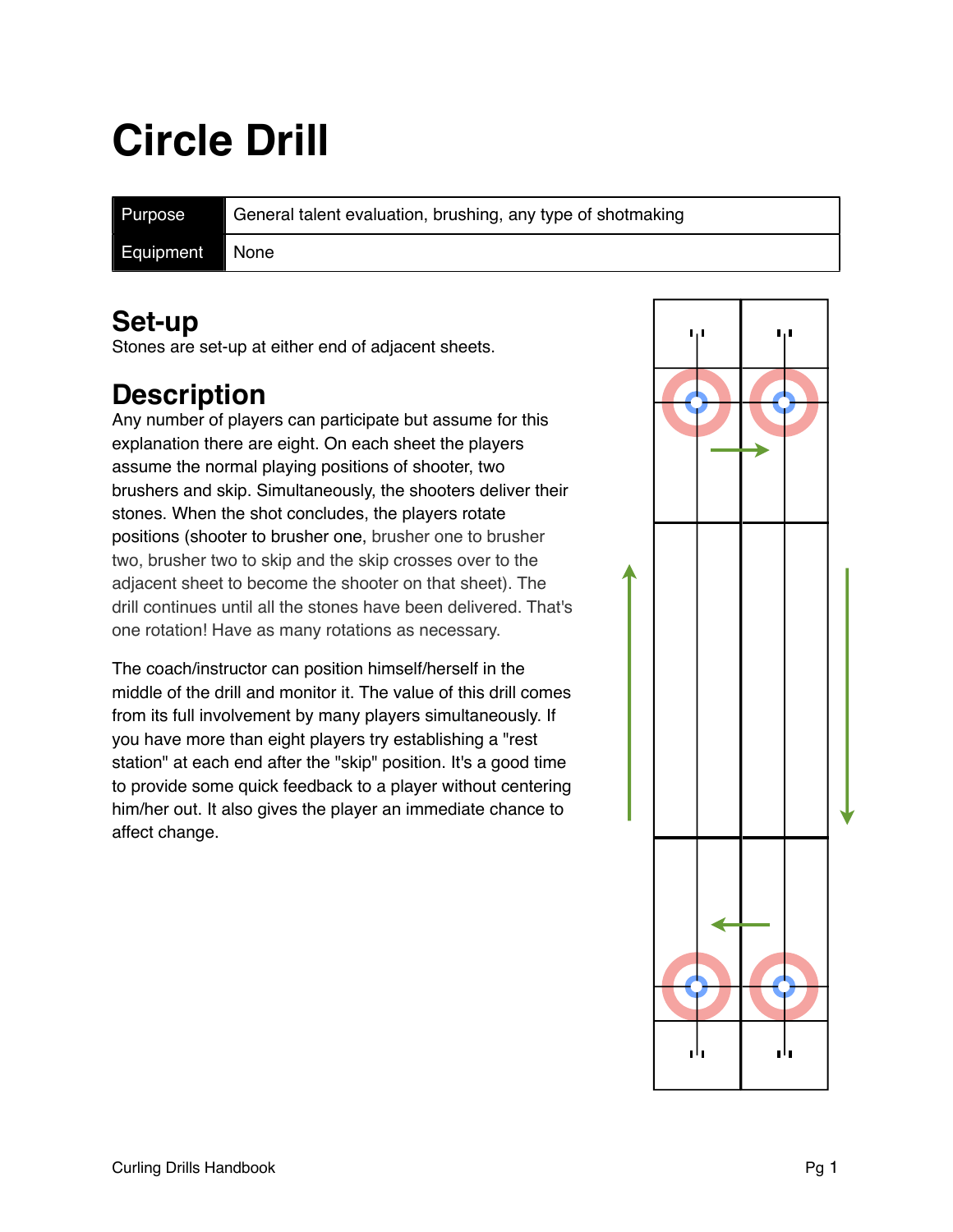### <span id="page-5-0"></span>**Line Dancing**

| Purpose   | Improve line of delivery, improve weight control |
|-----------|--------------------------------------------------|
| Equipment | l Nonel                                          |

#### **Set-up**

Stones are set-up at either end of adjacent sheets.

#### **Description**

This is a team drill. A team can try to break its own record or the team can break into two and the twosomes can play against one another on adjacent sheets. The object of the drill is to deliver all eight of a team's stones and to have them all come to rest on the center line. A point is awarded for each stone (after the eight have been delivered) that is touching the center line. This is an excellent weight control and line of delivery drill. If the lead and second can deliver their stones to the back of the house on the center line, the third and skip have a relatively easy time of it. If, on the other hand, the lead is short of the rings, well, "let the games begin"!

### <span id="page-5-1"></span>**Keep Away**

| Purpose   | Improve brushing judgement, weight control, interval timing and stamina |
|-----------|-------------------------------------------------------------------------|
| Equipment | None                                                                    |

### **Description**

Players play as individuals for this one on one game. It involves drawing the house and brushing. Alternately, the players shoot and brush all the stones of one colour. A point is up for grabs on every shot. If the shooter draws the house, he/she wins the point. If, on the other hand, by "gorilla" brushing or keen judgment, the brusher keeps the stone out of the house, the brusher wins the point. Obviously there are 8 points per game. If the score is tied at 8, the players flip with the winner choosing to be the shooter or brusher for the decisive 9th point.

This is an excellent drill for interval timing, brushing technique and stamina. The drill is best done near the end of practice when players are a bit tired already. It's a great "tournament" style drill, getting down to a final game.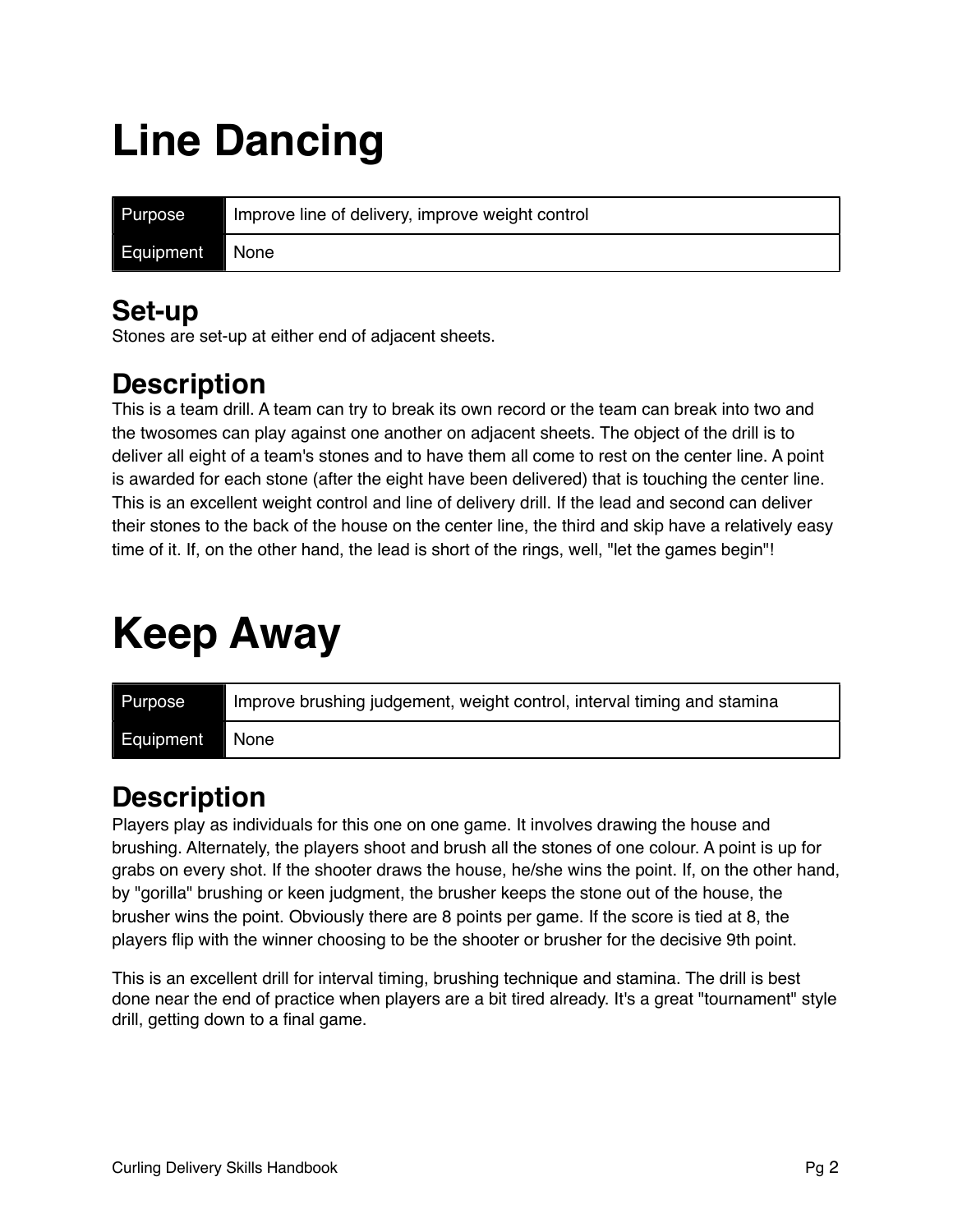# <span id="page-6-0"></span>**Crazy Eights**

Purpose Improve take outs, line of delivery, weight control on take outs, peel weight

Equipment None

#### **Set-up**

The stones of one colour are placed in the rings as shown at right. Place stones in the twelve foot circle on the center line at the top and bottom of the house. Place another two stones in the left and right 12 foot on center line. The other four stones are in the 8 foot midway between the two rocks in the 12 foot (forming a second square at 45 degrees to the first). This set-up can be modified to any other challenging arrangement that the coach feels will be interesting.

### **Description**

The stones of the opposite colour are the shooters at the other end of the sheet. In turn, the team players try to remove the "target stones" with a skip to calling line and brushers brushing. The object of the drill is to remove all the target stones but keep all of the shooters.

### **Scoring**

One point for each shooter on the rings but deduct one point for each target stone remaining in the rings. A perfect score is eight.

As a variation, change the goal to remove ALL stones and loose the shooters. The drill is run exactly the same as before and the teams' counts one for each stone of any colour remaining in play. A perfect score is 0.

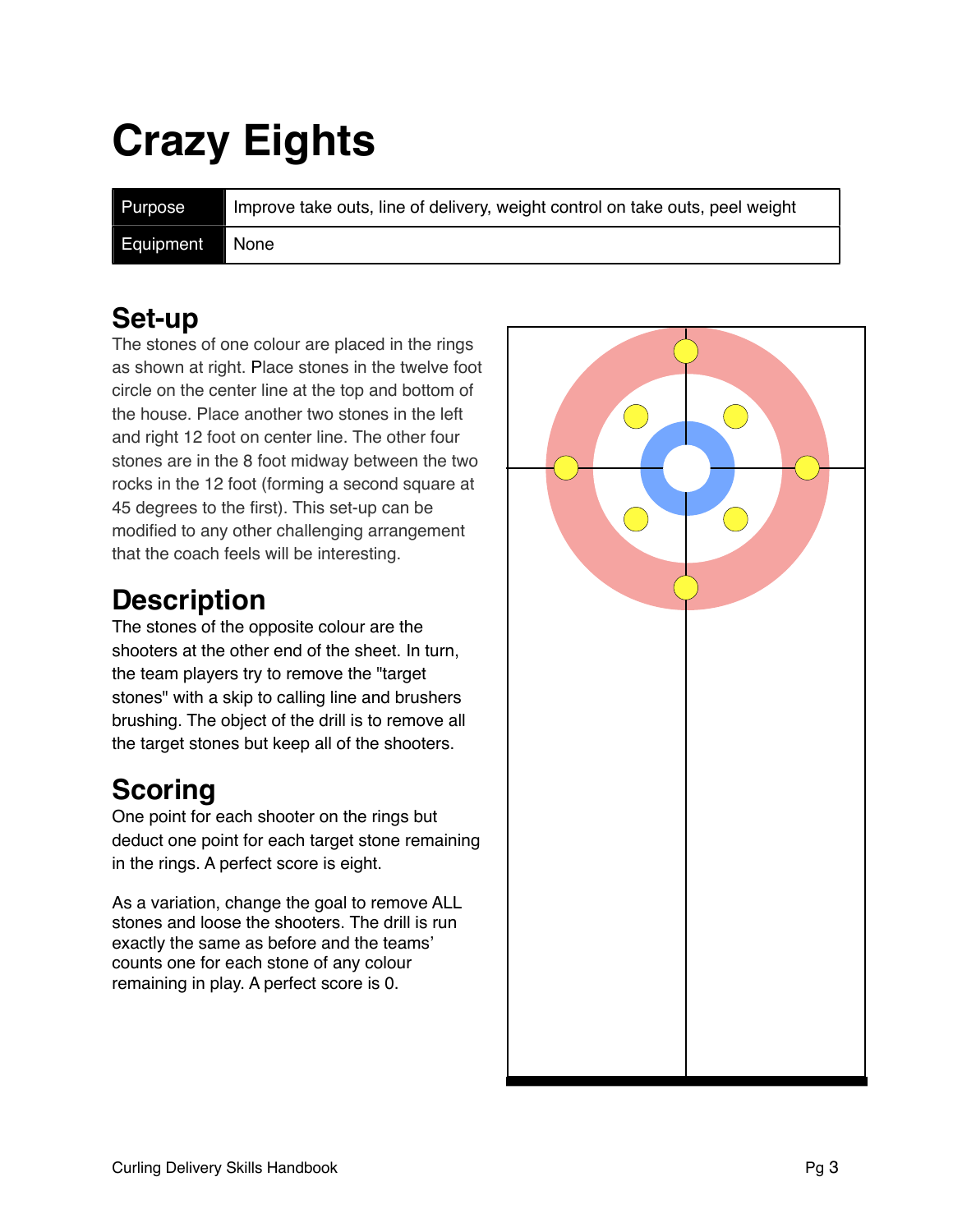### <span id="page-7-0"></span>**Las Vegas**

Purpose Improve weight control, line judgement, ice reading, angle judgement

Equipment None

#### **Set-up**

Two teams play against one another on the same sheet. Each team donates four of its stones to be part of a line of stones in front of the house. These stones are placed alternately by colour with about a stone's width between each.

### **Description**

Each player delivers one stone in game fashion alternating with the other team. The object is to score points by "raising" stones into the rings. The rings have value with the 12 ft. worth 2 points, the 8 ft. worth 3, the 4 ft. worth 4 and the button a big 5 points. If you can remove an opponent's stone(s), go right ahead.

When the last stone has cone to rest and the score is determined (both teams score points), the team with the lower score (or if tied, the team that delivered the first stone) can DOUBLE the points. If that's the case, then that team MUST shoot first or pay up on the first "bet". At the conclusion of the "double" end, the same regulation is used to allow for a TRIPLING of the original bet.

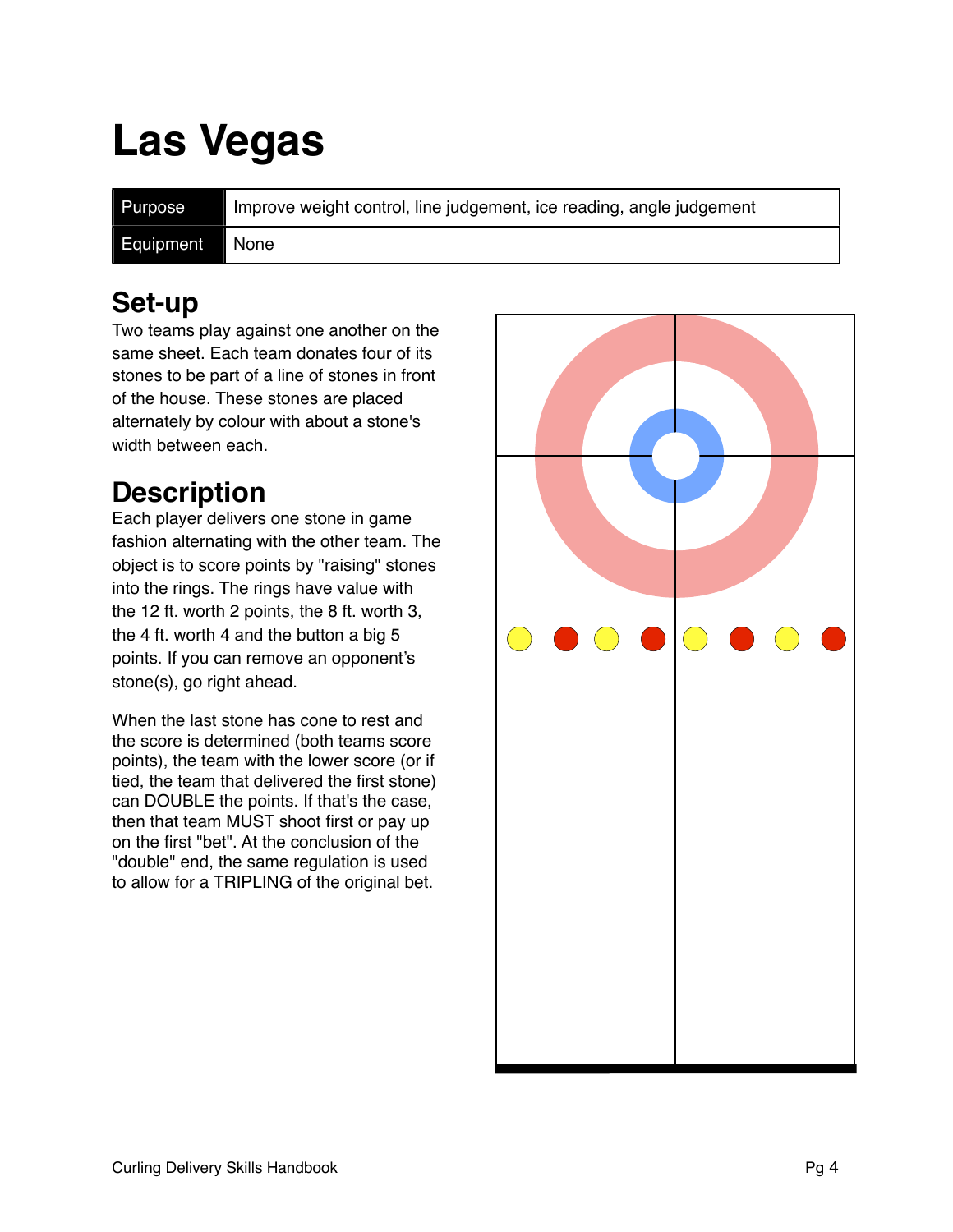### <span id="page-8-0"></span>**Horse**

| Purpose   | Develop all shots, weight control, line judgement, observation skills, ice<br>reading |
|-----------|---------------------------------------------------------------------------------------|
| Equipment | None                                                                                  |

#### **Description**

This is a direct copy of one of the most traditional basketball one-on-one shooting drills called "horse". In the basketball version, two players try to match shots. If the first player makes his/her shot, the other must duplicate it or get a letter from the word "H-O-R-S-E". If the first player misses then the other gets to establish a shot and if successful, his/her opponent must match it or get the letter. The game ends when someone is a H-O-R-S-E! In curling, the two players try to draw to one of four zones. Zone one is the front half of the "free guard zone". You guessed it, zone 2 is the back half of the free guard zone. Zone 3 is the front half of the rings and zone 4 is the back half of the rings. You decide about the tee line, it's your team! The player shooting first simply declares a zone and if successful forces the opponent to match it. If the first shooter is unsuccessful, the second can hang a letter on the first by either successfully drawing the declared zone or he/she can choose to establish a new zone. If the second player chooses to try to draw into the declared zone and is unsuccessful, the first player retains the declaration of the next zone. Success in drawing the zone declared by the player who declared it, results in retention of the right to declare the next zone.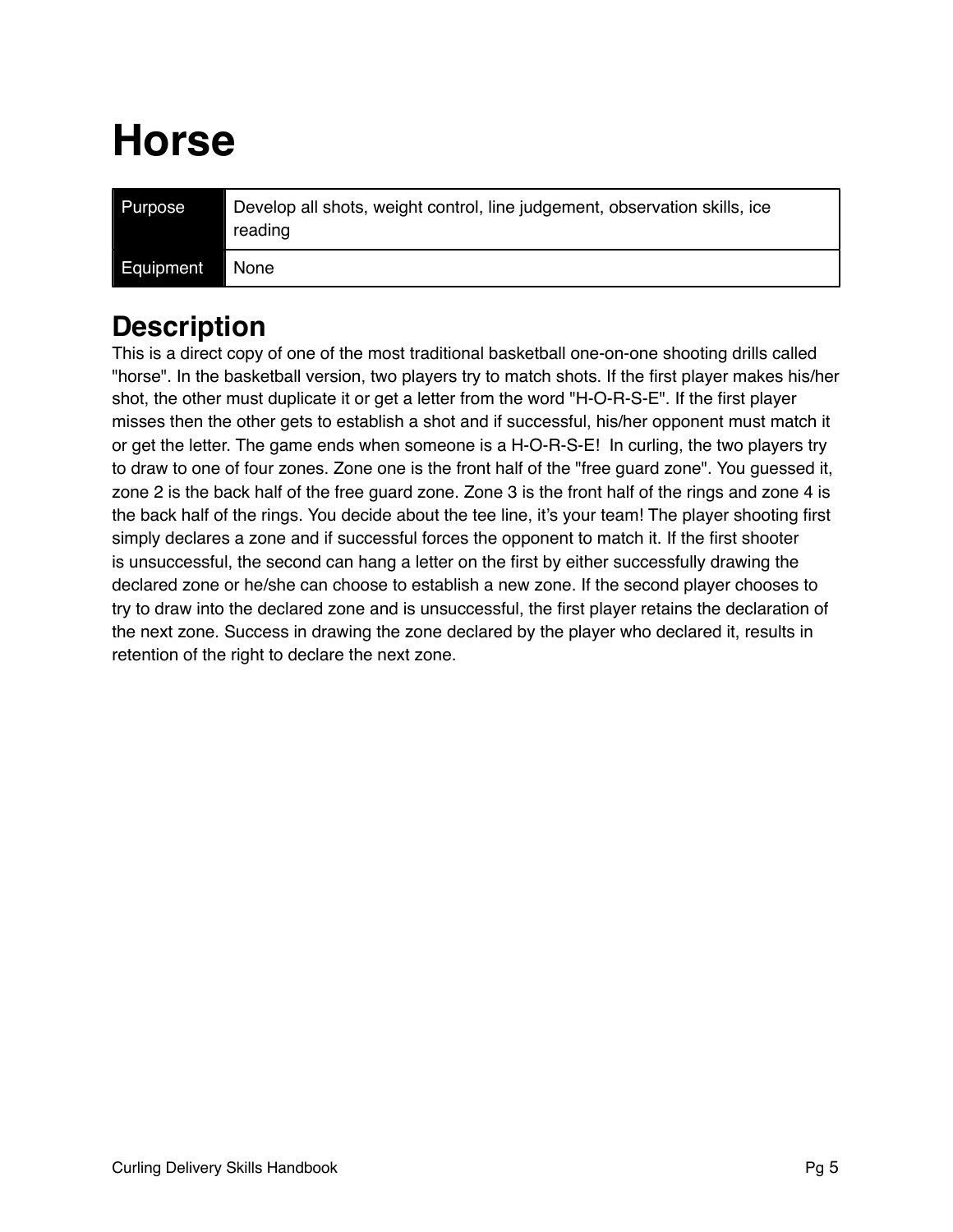### <span id="page-9-0"></span>**Hide and Seek**

Purpose Improve take outs, weight control, ice reading, line of delivery Equipment None

#### **Description**

Teams of two work best here. The object of this drill is to draw behind guards in an effort to prevent, or at least make it as difficult as possible for your opponents to remove your stone from play. One team manually places a guard stone. That team then attempts to hide behind it. The opposing team's task is to remove that stone from play. If the drawing team fails to draw behind the guard, it's a simple matter of an open hit. If the draw behind the guard is successful, then we're talking a down weight hit or possible a run back of the guard onto the target stone. A point is the prize to the hitting team if the drawn stone is removed from play but the drawing team scores the point if the hit is unsuccessful.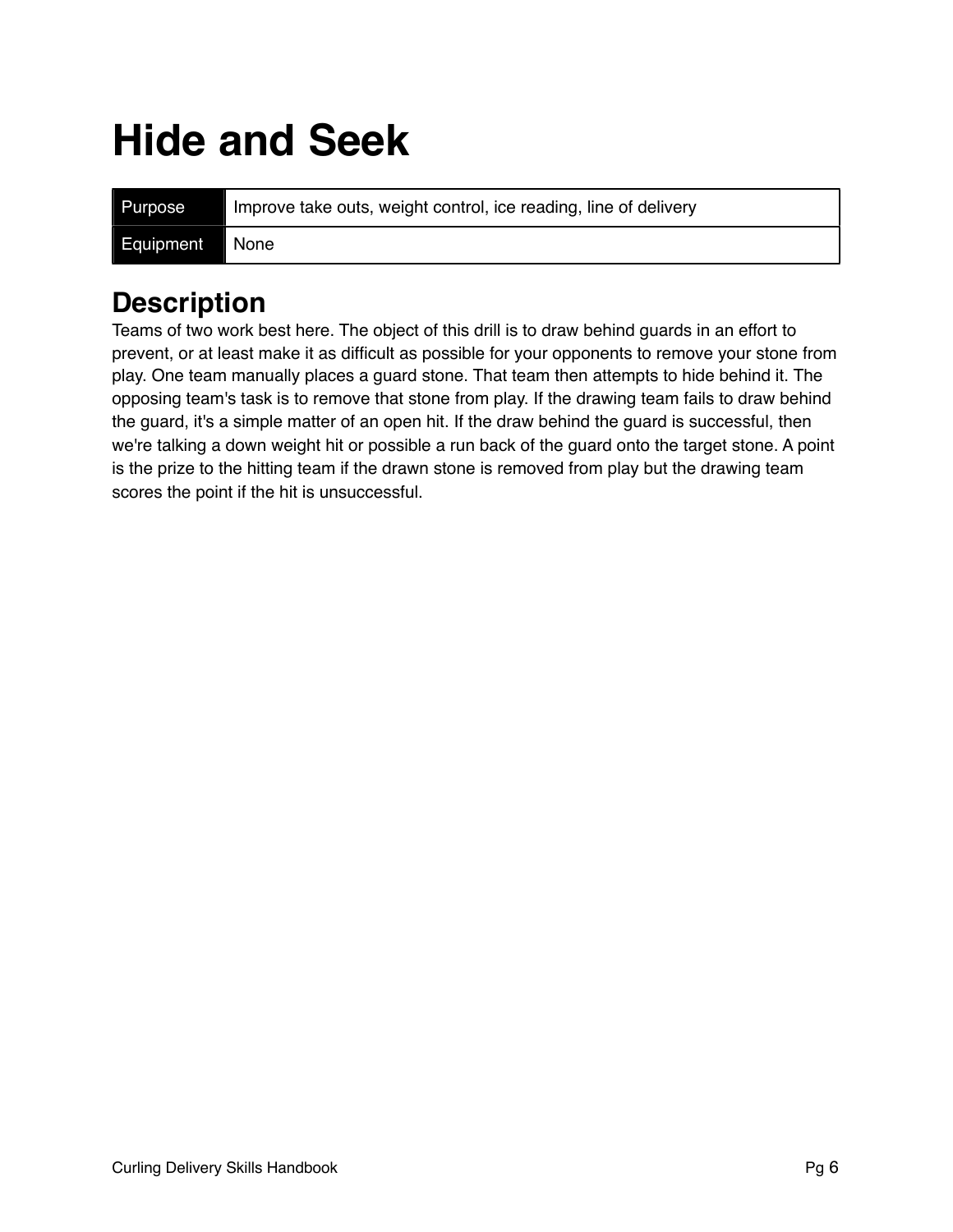# <span id="page-10-0"></span>**Pop Goes the Weasel**

Purpose Improve weight control, line of delivery, ice reading, brushing and weight / line communication

Equipment None

### **Set-up**

This is another drill for which teams play on adjoining sheets. All the stones of one colour are placed on the center line from the edge of the 12 ft. toward the hog line (with the stones in contact with one another - sort of the ultimate "freeze"). The stones of the other colour are at the shooting end of the ice.

### **Description**

The object is to raise as many stones from in front of the house onto the rings as possible.

Experiment with new and exciting formations for the stones out front! Teams should play in their normal positional rotations with the skip calling ice and line and brushers brushing each shot as required.

### **Scoring / Result**

In or touching…

| Location | <b>Score</b> |
|----------|--------------|
| Button   | 5            |
| 4-foot   | 4            |
| 8-foot   | 3            |
| 12-foot  | 2            |
| In play  | 1            |

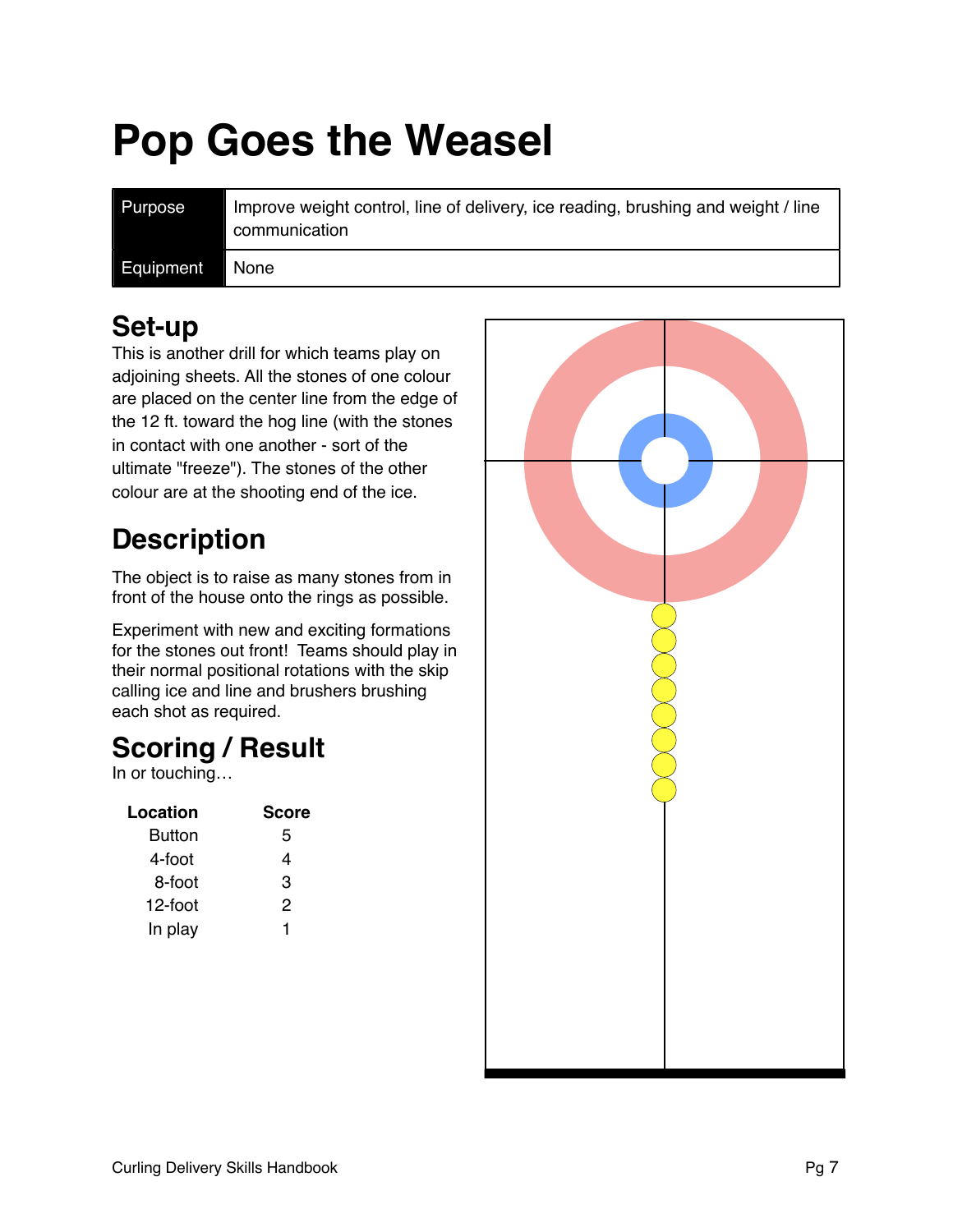### <span id="page-11-0"></span>**Picket Fences**

Purpose Improve weight control, line of delivery, team brushing effectiveness

Equipment None

#### **Set-up**

Each team has its own sheet. Stones are arranged according to the diagram.

### **Description**

The space between the three stones in front of the rings is EXACTLY the diameter of one stone! Like "crazy eights" the object is to remove as many of the target stones and retain as many of the shooting stones as possible. Executing the drill and counting is the same as "crazy eights" as well

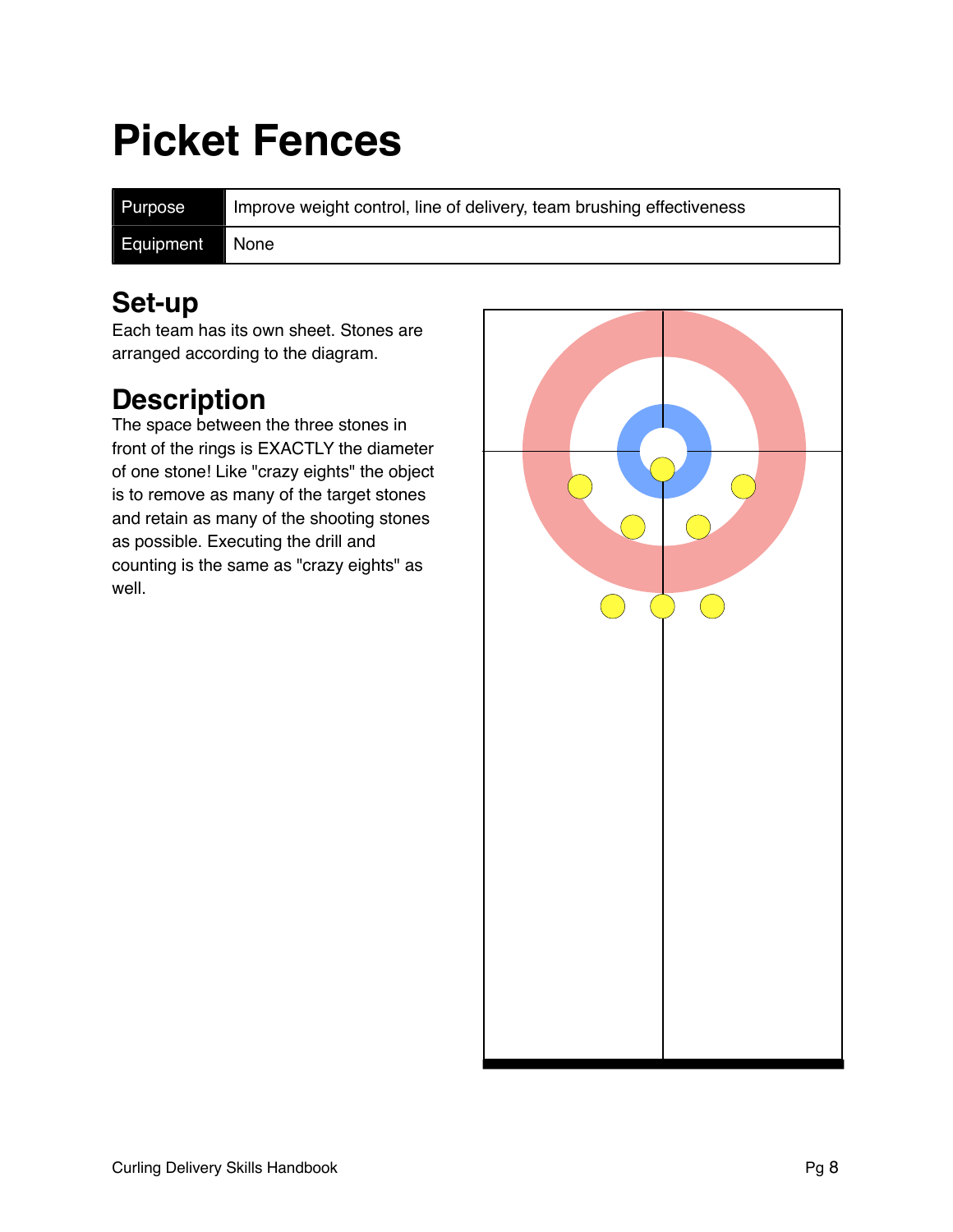### <span id="page-12-0"></span>**Hot Shots**

Purpose Develops all shots, team brushing effectiveness, ice reading.

Equipment None

#### **Set-up**

See below varies for the shot

#### **Description**

- 1. **Draw:** To the button.
- 2. **Raise:** A stone is placed on the center line tangent to the top of 12 foot circle.
- 3. **Draw Through a Port:** A stone is placed adjacent to the center line just off the top of the 12 foot. The other side of the port is another stone, placed a predetermined distance from the first. The stones may be placed to allow for either rotation of the shooting stone (i.e. in-turn or out-turn).
- 4. **Hit:** A stone is placed on the center line tangent to the button behind the tee line. Contact must be made with the target stone.
- 5. **Hit and Roll:** A stone is placed adjacent to the 12ft. circle midway between the tee line and the center line. The target stone may be placed to allow for either rotation of the shooting stone. The shooting stone must make contact with the target stone.
- 6. **Double Take Out:** Two stones are placed on the edges of the 4 ft. at a forty-five degree angle to the tee line. The shooter must cause both target stones to be removed from play.

### **Scoring**

All shots are scored 5,4,3&2 with the button worth 5 and the 12 ft. worth 2 except for the last "tie breaker" shot.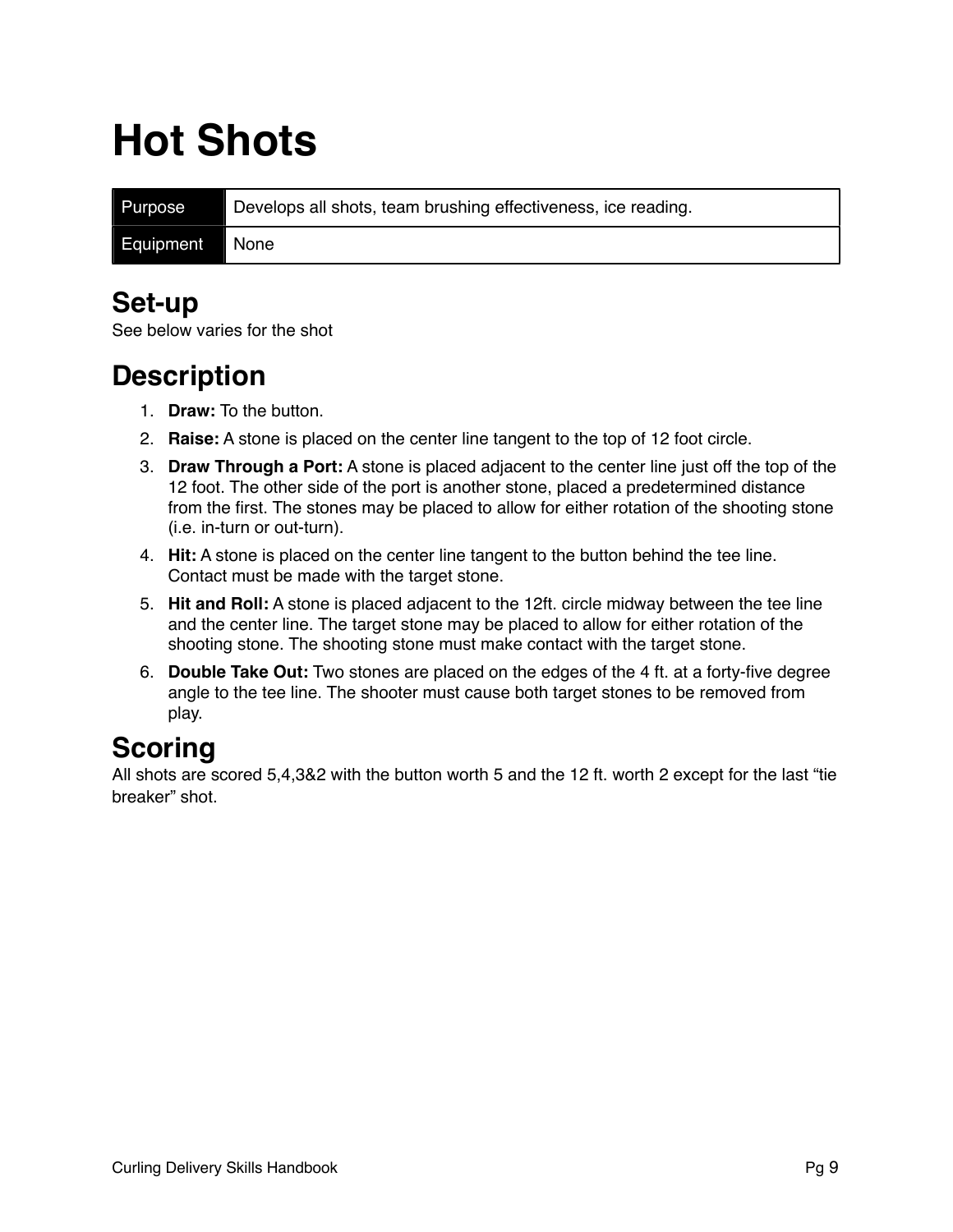### <span id="page-13-0"></span>**Scotch Twosomes**

| Purpose   | Develop all shots, ice reading, strategy. |
|-----------|-------------------------------------------|
| Equipment | ∎ None                                    |

#### **Description**

This is similar to doubles format, but has no pre-set stones and uses the full set of 8 rocks perside. Keep the games shorter to avoid over taxing the players. One player plays the first four stones of the end and the "skip" the remaining four. The player in the house may only brush when the delivered stone reaches the hog line. Usually a game is of 6 ends duration.

# <span id="page-13-1"></span>**Radar O'Reilly (M\*A\*S\*H 4077)**

| Purpose   | Improve weight control, ice reading, line of delivery |
|-----------|-------------------------------------------------------|
| Equipment | None                                                  |

#### **Description**

Like "**Keep Away**" and "**Horse**" this is a one-on-one drill. Player "A" delivers a shot that must remain in play. Player "B" to win the point must make contact with it and move it to within a preagreed distance (i.e. brush handle length). The shot by player "B" may be altered so that it does not come in contact with player "A's" shot but comes to rest within a pre-agreed distance. Player "A" wins the point if player "B" is unsuccessful. Players alternate as "A" and "B". This is a good drill for player "B" to practice judging line and time (i.e. stopwatch) on an opponent's shot.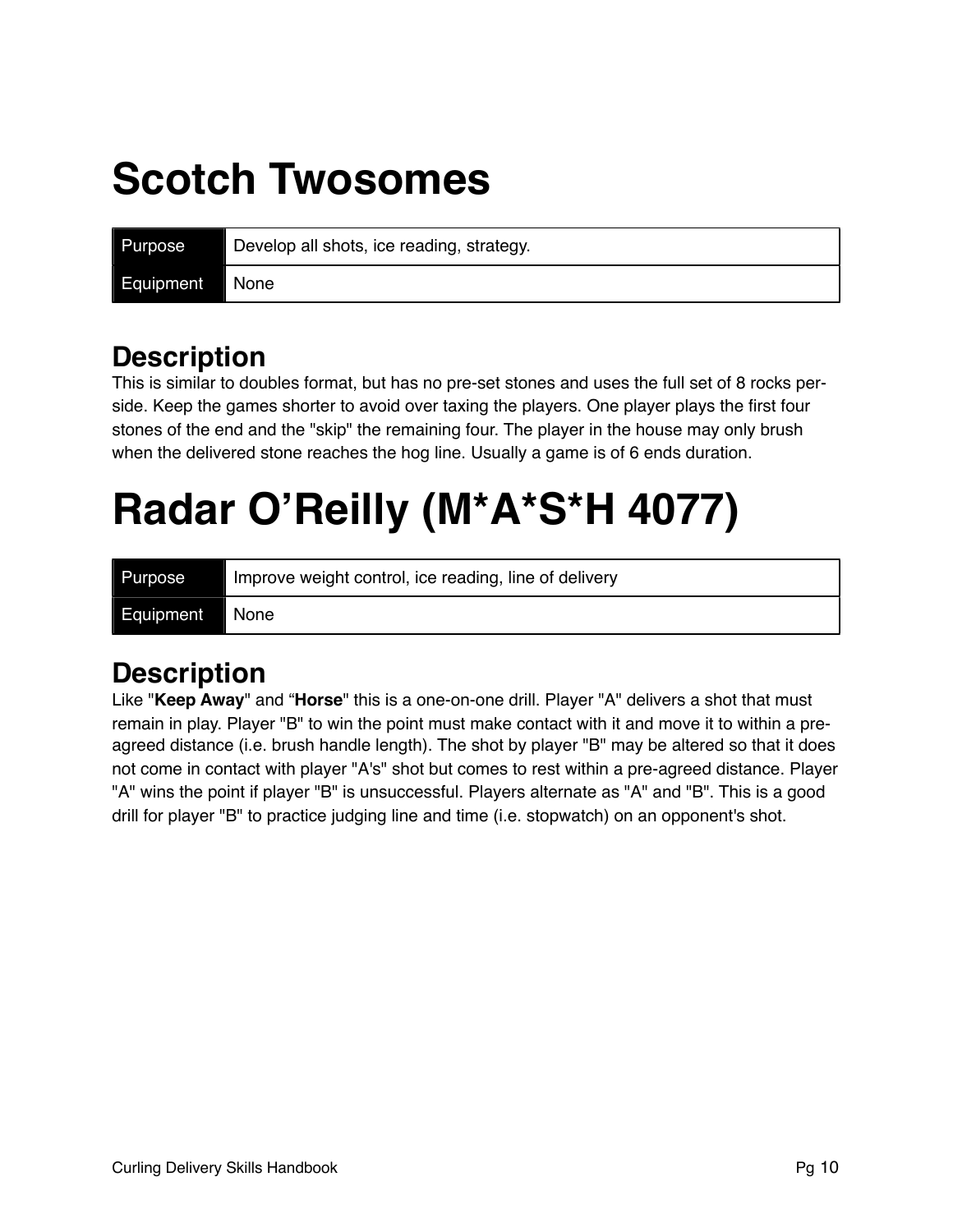### <span id="page-14-0"></span>**Climb the Ladder**

Purpose Improve weight control

Equipment None

#### **Description**

This is a team drill in that the players deliver their two stones in the normal rotation (lead, second..) with the skip in the house and the brushers doing what they do best, brushing. The object of the drill is to deliver stones to pre-arranged distances in either an ascending or descending sequence.

In ascending sequence, the lead attempts to deliver his/her first stone just over the hog line (within a brush handle length of the hog line). When the stone comes to rest, it is pulled to the side of the sheet and the handle is positioned either perpendicular to the side board (made shot) or parallel to it (missed shot). The lead then delivers his/her second stone within a brush handle length of the previous stone. That stone is then pulled to the side and its handle positioned either perpendicular or parallel to the side board. After all eight stones have been delivered, simply check the handle positions for the team score. It can help to position a brush on the ice (see diagram) as a target.

In descending sequence, the first stone is delivered by the skip to within a brush handle of the back line. The rest of the stones are then delivered to come to rest in positions successively closer to the hog line. The last two stones are delivered by the lead.

Try a variation where all sixteen stones are delivered, thus making each "zone" smaller.

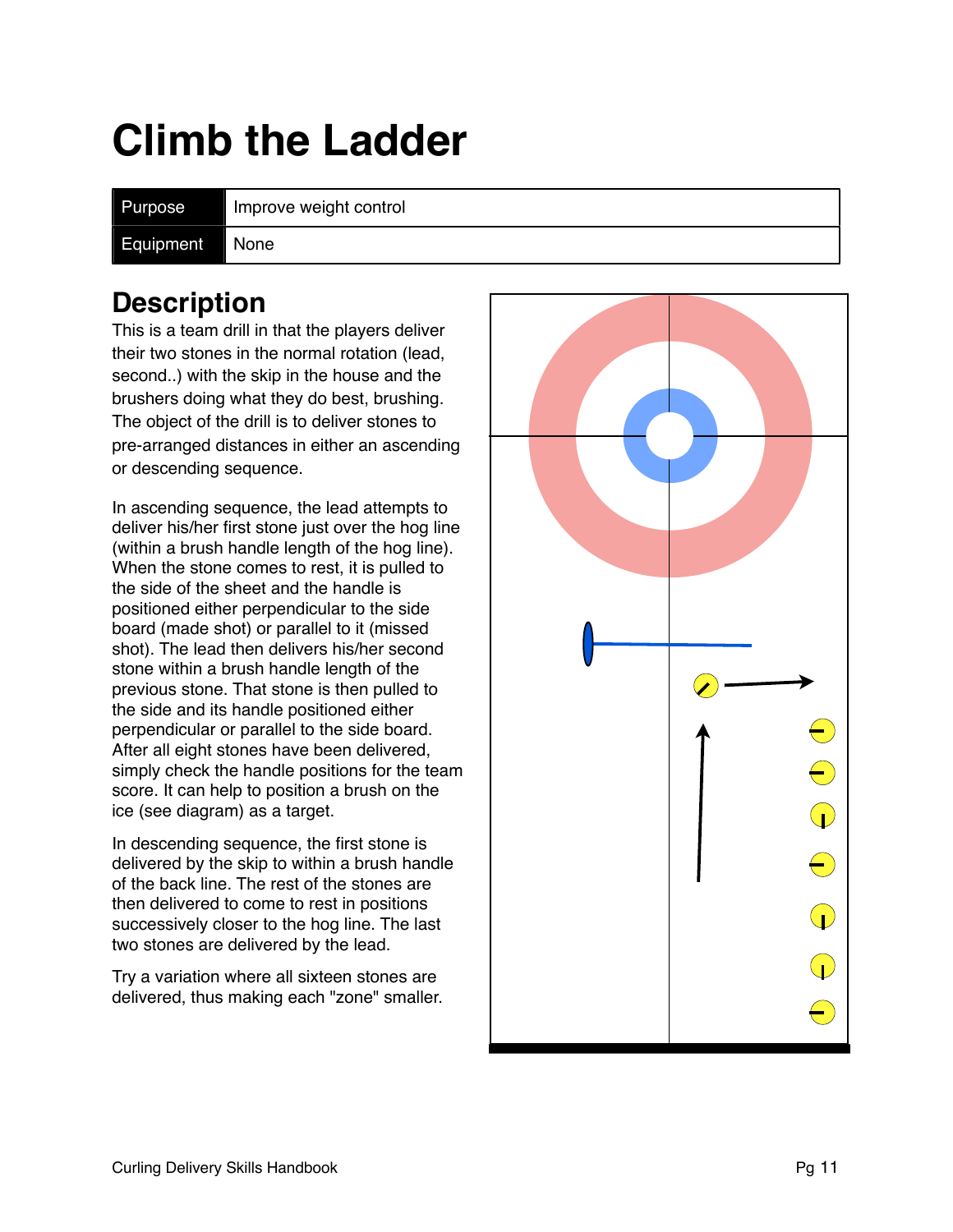### <span id="page-15-0"></span>**Progressive Hog Line**

Purpose Improve weight control

Equipment None

### **Description**

This drill is similar to "**Climb The Ladder**". The concept is simple. With each player delivering his/her two stones, brushers brushing and skip in place, the lead delivers a stone. Wherever that stone comes to rest, it is pulled directly to the side line. It then becomes the new hog line. The lead's second stone must get over that hog line. If it does, as with the first stone, it is pulled directly to the side and becomes the new hog line. If as stone slides through the house it's out of play of course. The object of the drill is to get all eight stones over the hog line.

Hint (or rather, a confession): If the delivered stone overlaps the hog line stone, I count it. You set the rules for your team!

### <span id="page-15-1"></span>**Four in the Four**

| Purpose        | Weight control, mental toughness |
|----------------|----------------------------------|
| Equipment None |                                  |

### **Description**

With this drill, the goal for the team is to draw the four-foot, four times in a row. Start with the normal team set-up at the beginning of an end. The lead throws a draw to the four-foot with the skip in position and the second and vice sweeping. After the lead throws, the second throws and so on. Continue this until you have drawn the four foot *four consecutive times*. If one person misses, you must start over. The purpose of this drill is two-fold, to see and understand each delivery for sweeping purposes, and to simply practice drawing to the four-foot. It develops a good sense of draw weight, what your sweepers are capable of, and good practice for the sweepers making weight judgment calls.

This drill is harder than it sounds. If the team rule is to not move to the next drill until four are in the four, then pressure builds up with each four-foot draw. Depending on the level of the team it is okay to move on to the next drill with "Four in the Twelve", then once the team can do that routinely, move to "Four in the Eight" and then insist on "Four in the Four", but at all times the target should be "Four in the Four".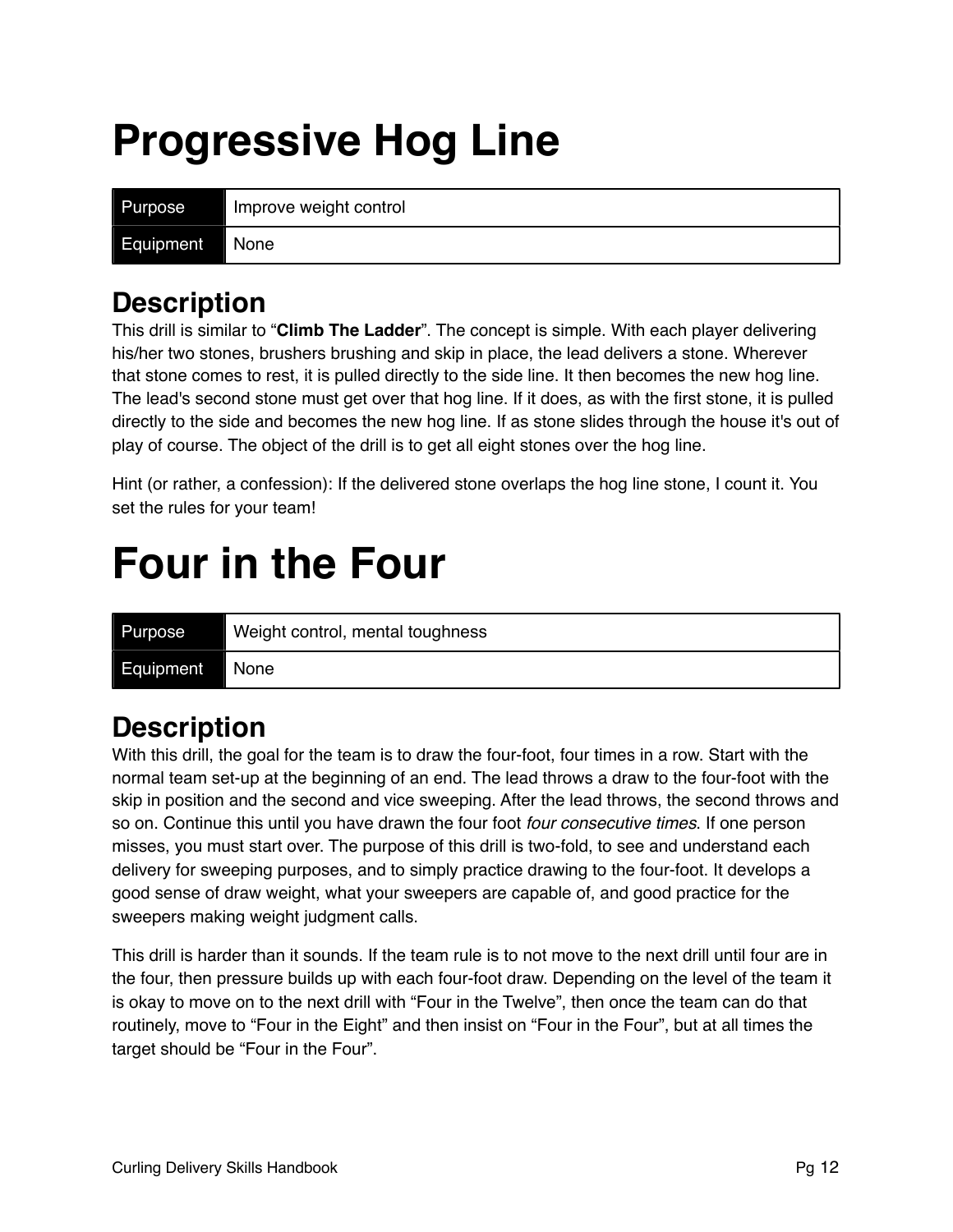### <span id="page-16-0"></span>**The Designated Shot**

| Purpose   | Improve all shots, mental toughness |
|-----------|-------------------------------------|
| Equipment | None                                |

#### **Description**

Pick a shot that the team throws a lot. Execute the shot with full sweeping and line calling. Agree on a standard for each shot. For example, three come-arounds in a row or three peels in a row or ten freeze attempts. This drill allows the players to practice a common shot when the pressure is off. This repetition goes a long way when the pressure is on.

### <span id="page-16-1"></span>**Hit Me Baby**

| Purpose        | Improve take outs, brushing effectiveness, ice reading |
|----------------|--------------------------------------------------------|
| Equipment None |                                                        |

### **Set-up**

One stone is set-up on the button to start.

### **Description**

Each player throws one stone in their normal order with brushers brushing. To start, one stone is placed on the button. The lead must then take out that stone and hold the shooter in play. The second then must remove the stone the lead threw again holding the shooter. The goal is to see how many consecutive hits can be thrown without rolling out of play. The shooting stone may roll anywhere within the legal playing area. If the shooter rolls out the team starts again with a stone at the button. If the take out misses completely or rolls out the count starts over. As with "**Four on the Floor**" you can set a standard for how many shots the team must accomplish before moving on and increase the number as the team improves.

### **Advanced Variation**

A variation of this is to start at the button and direct play to prescribed areas on the sheet by rolling the shooter. For example, the team identifies where the last takeout must be end up (e.g. top eight foot on the right side). The rolls then must be made to move the play to that area of the house. In this case the score is the number of shots required to get a shooter into the desired position.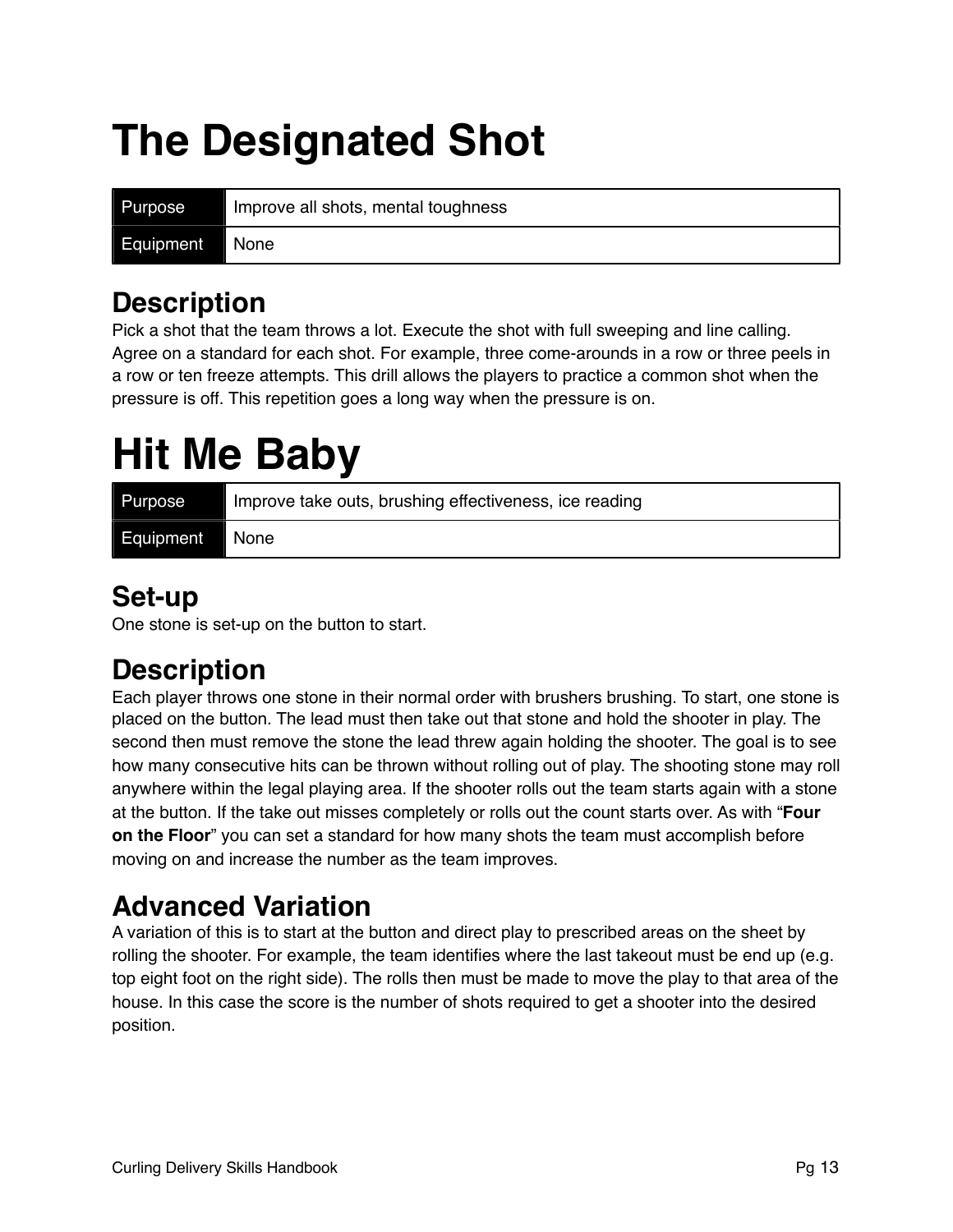# <span id="page-17-0"></span>**You Ought-a Be In Pictures**

Purpose Improve line of delivery

Equipment Laser that displays a dot; video camera / V1 Home setup

### **Set-up**

Place laser with target brush handle on any line of delivery about 20-30 ft beyond hog line. Prepare video camera. Focus on full body

### **Description**

Take three slides ensuring the laser "dot" moves no more than 2" on rock face and toe of sliding foot is visible behind rock.

Focus on full body. Have thrower take stance position. Point laser to centre of rock. Camera person stands directly behind laser. Start video camera and signal thrower to slide and release. Stop video camera after rock is released.

### **Scoring / Results**

Score of 1 points for steady laser dot and 1 point for visible toe. Maximum is 6 points.

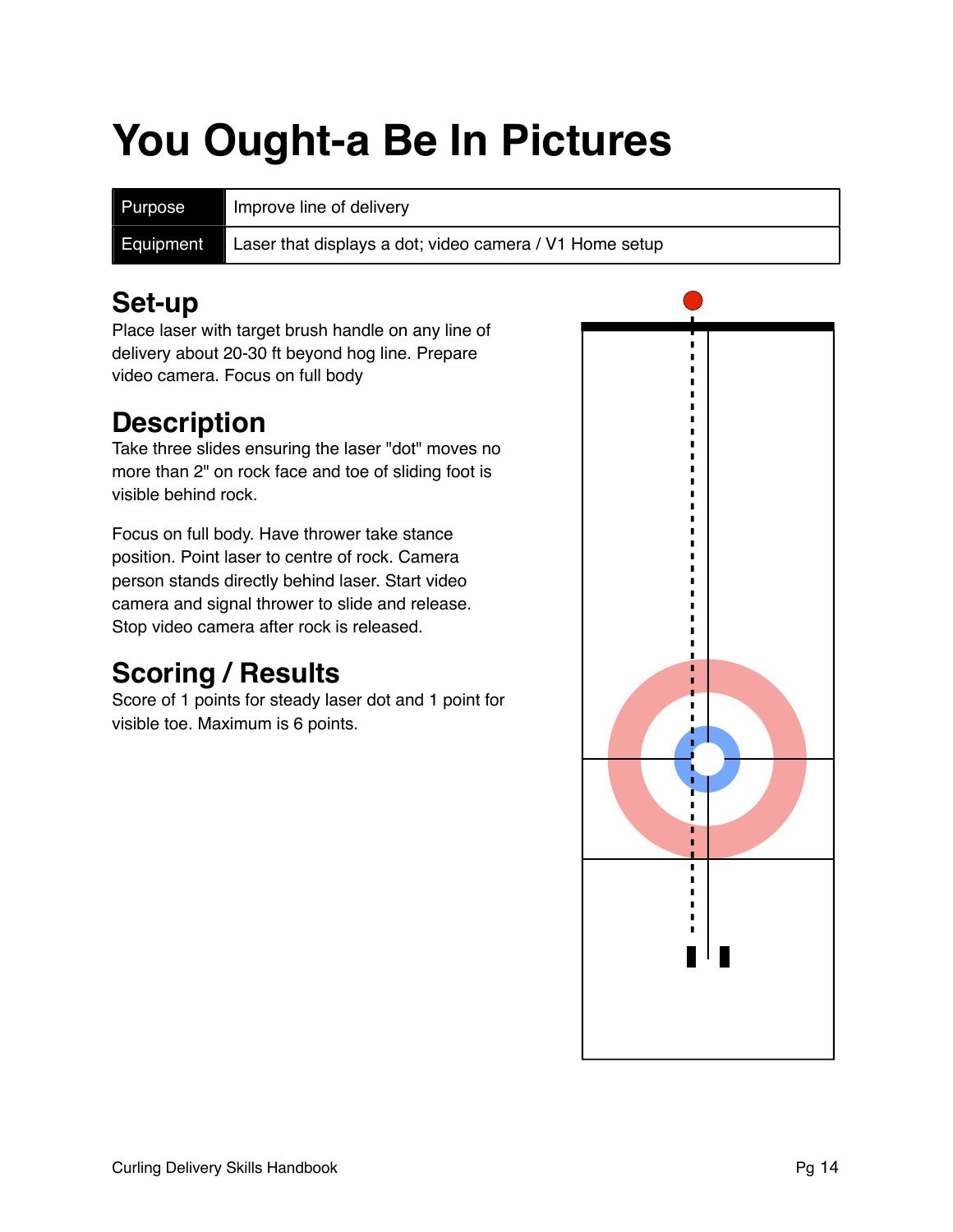# <span id="page-18-0"></span>**The Nose Knows**

| Purpose   | Determine best weight and rotation to use on a takeout that needs to stay<br>around in a crucial situation.<br>Improve ability to handle the pressure (for later delivered rocks, one bad<br>shot can ruin 12 good ones).<br>Improve line of delivery. |
|-----------|--------------------------------------------------------------------------------------------------------------------------------------------------------------------------------------------------------------------------------------------------------|
| Equipment | None                                                                                                                                                                                                                                                   |

#### **Set-up**

Position a rock on the button. Have 16 rocks ready to throw.

### **Description**

Using a pre-determined hit weight (hack, bumper, control or normal team takeout) the object is to hit the rock in play on the nose and move play forward from the tee line (if a rock rolls to either side it will start to lose distance to the tee line). When it comes to rest, slide it back to the center line at the same distance from the tee line and resume the drill. If a rock rolls behind the tee line, go back to a rock on the button. It should be noted which rotation and weight were used. Deliver all 16 rocks and track how far in front of the tee line the final stone comes to rest.

### **Scoring / Results**

When the drill is over, record the distance from the tee line using a measuring tape.

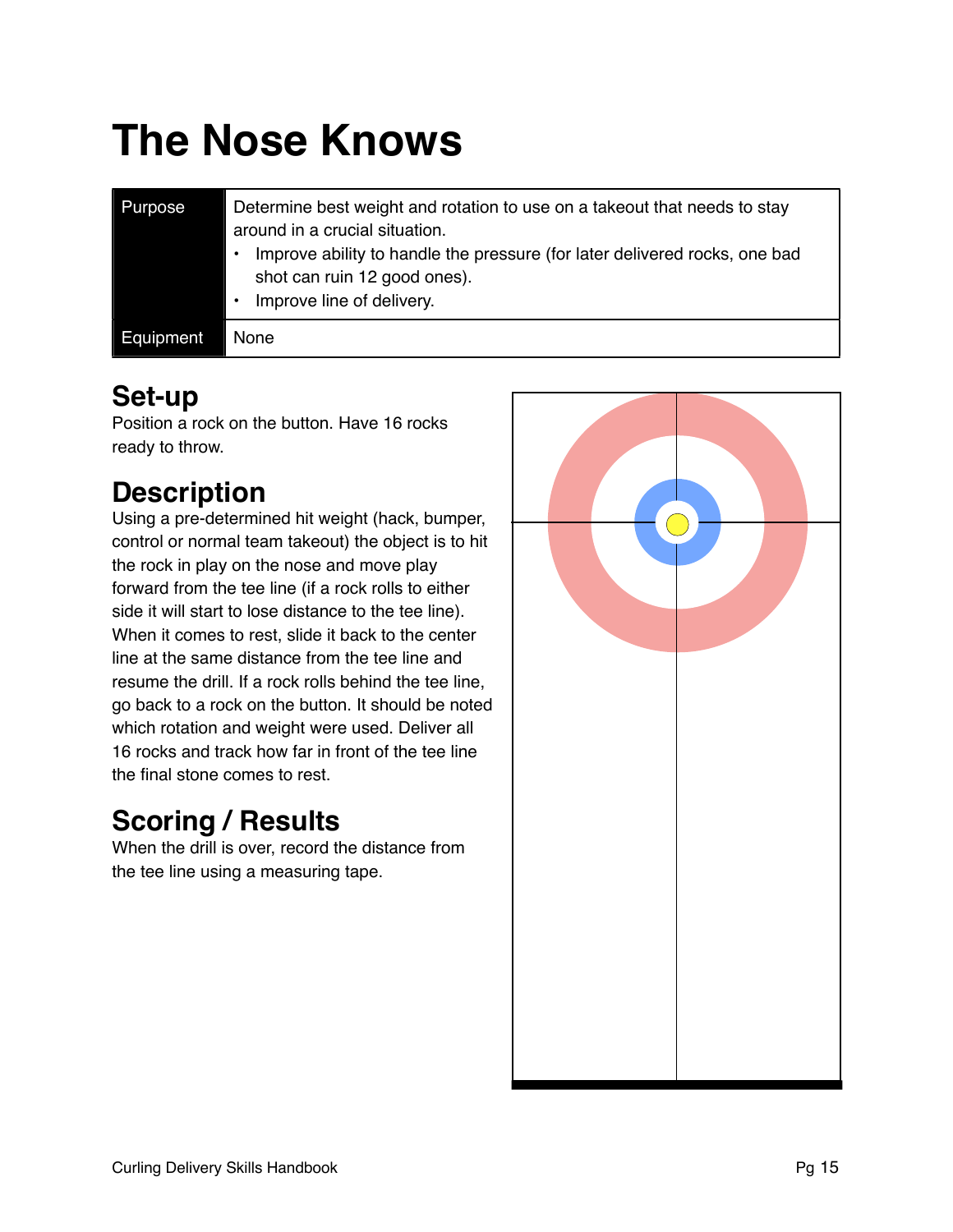### <span id="page-19-0"></span>**Straight Arrow**

Purpose Improve line of delivery.

Equipment Target, sponges or tissue boxes or plastic cups

### **Set-up**

Place a target (red in diagram) on the centre line just beyond the hog line to define the line of delivery. Place two pairs of sponges (green in diagram) along the line of delivery as noted below. Leave about 1.5 feet between each pair sponges.

### **Description**

Take two slides recording which (if any) pairs of green sponges were touched. Replace all sponges moved. After two slides move the red target to a location about 1.5 feet to left of centre line, relocate the green sponges and repeat. After two slides at that location move red target to 1.5 feet to the right of the centre line and repeat. In total, there will be six slides. Teaches curler to look at the target.

### **Scoring / Results**

Score of 1 point for each pair of sponges successfully navigated. Maximum is 12 points.

### **Advanced Variation**

Place the sponges closer together. If sliding without a rock, sponges can be placed less than 1 foot apart.

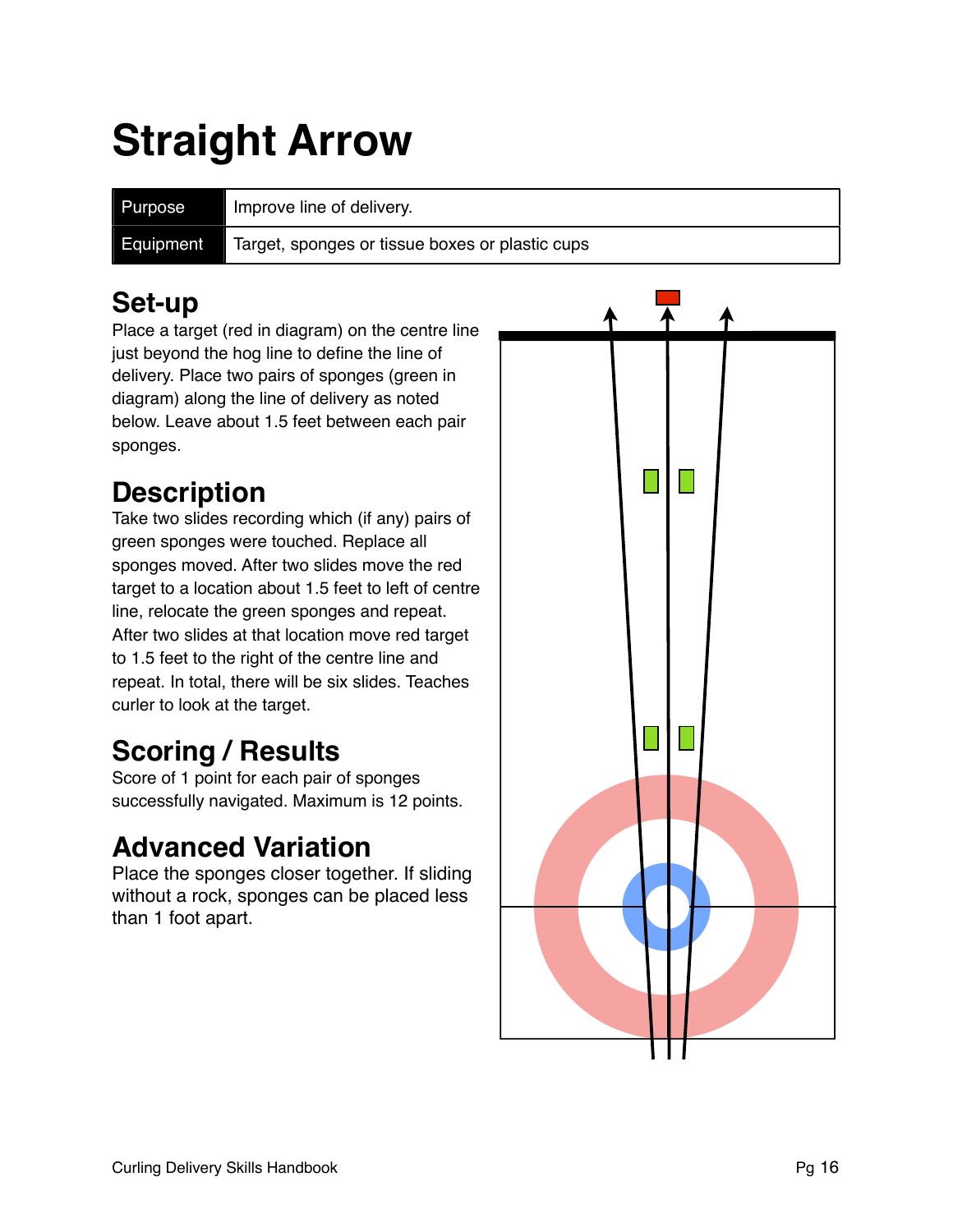# <span id="page-20-0"></span>**Straight Arrow – Stabilizer Version**

Purpose Improve line of delivery

Equipment Target, sponges or tissue boxes or plastic cups

### **Set-up**

Place two sponges (green in diagram) along the line of delivery as in the diagram. Note: Kleenex boxes, plastic cups, etc can be used instead of sponges .

### **Description**

Take two slides along the line of delivery such that all sponges are contacted by the sliding foot. Record the results and replace all sponges moved. After two slides move the sponges a new line of delivery about 1.5 feet to left of centre line and repeat. After two slides at that location move the sponges to a new line of delivery about 1.5 feet to the right of the centre line and repeat. In total, there will be six slides.

### **Scoring / Results**

Score of 2 points for each sponge successfully contacted. Maximum is 12 points

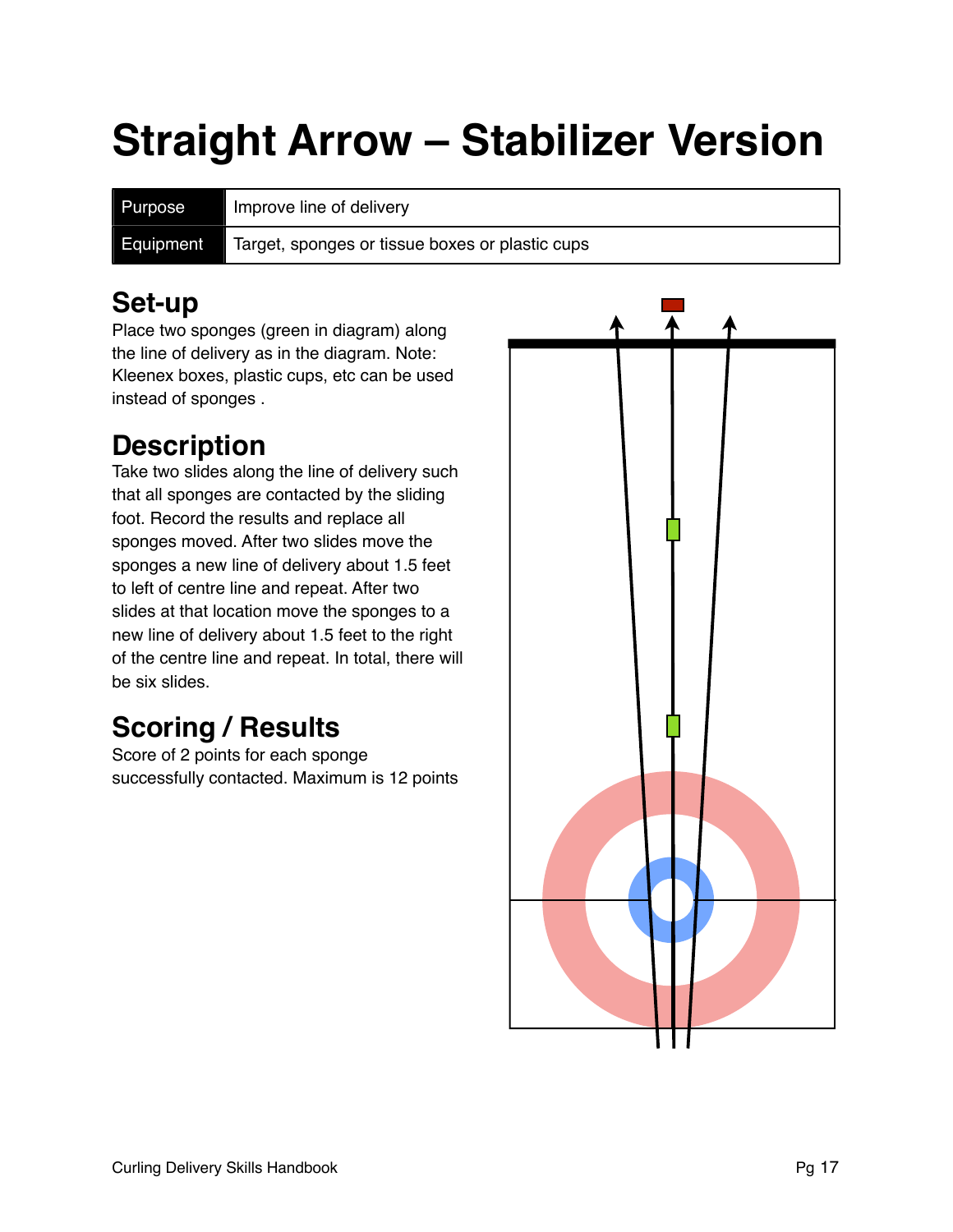# <span id="page-21-0"></span>**Stepping Stones**

Purpose Improve weight control on guards and draws. Also aids brushing.

#### Equipment None

#### **Set-up:**

Arrange for a helper

### **Description**

Throw 8 guards/draws with the objective of following each guard/draw with another just slightly deeper. If a rock is deeper than the previous have the helper move the rock to the side of the sheet - even to where the rock stopped. If the rock was shorter than the previous, have the helper push the rock to the back boards. If brushers are present, they can be used.

### **Scoring / Results**

Once all 8 rocks have been thrown, score 1 for each rock at the side of the sheet. Maximum score is 8 points.

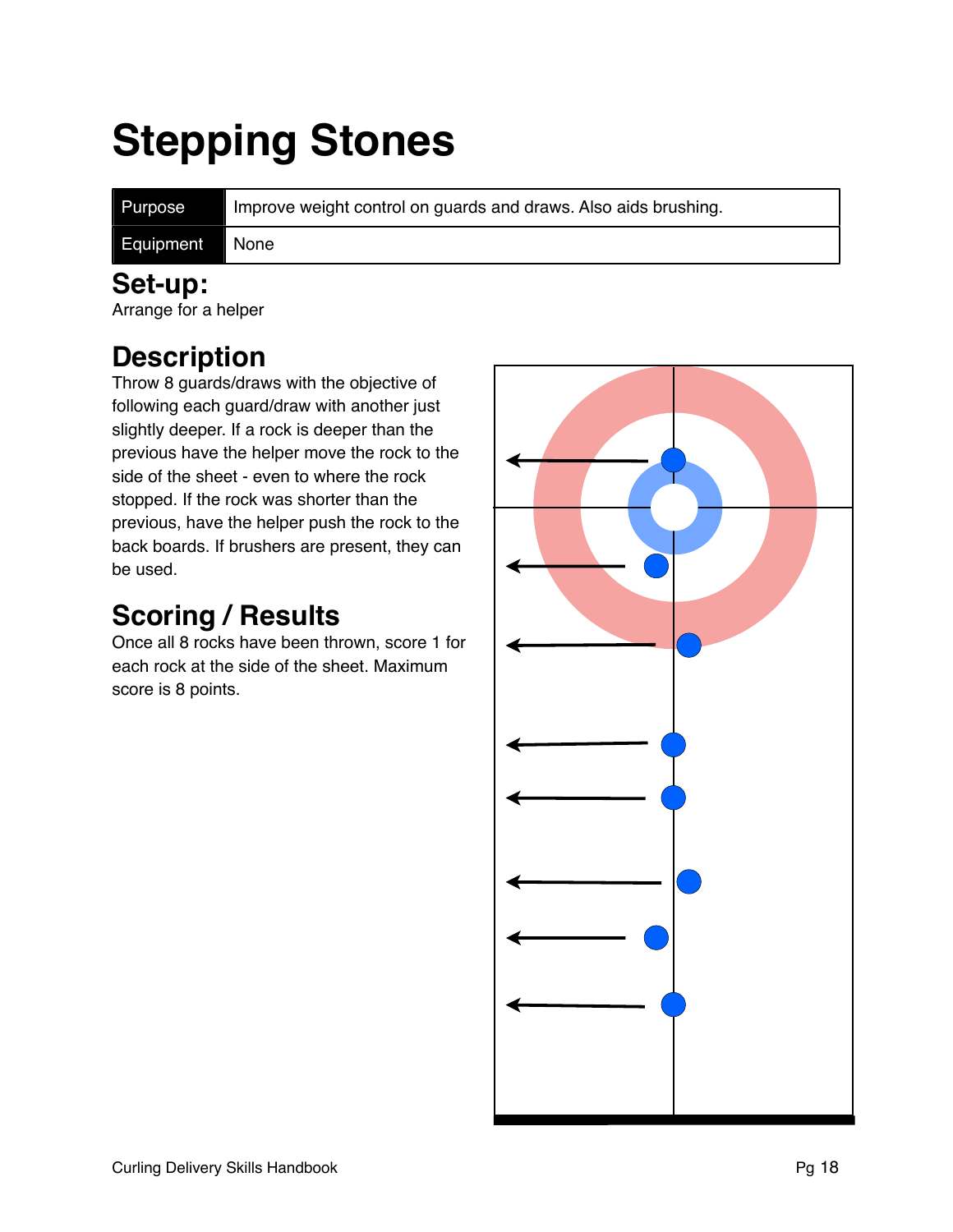### <span id="page-22-0"></span>**Speed Trap**

Purpose Improve weight control on take outs, control, normal and peels. Equipment Stopwatch

#### **Description**

Each thrower delivers 6 stones - 2 with each of the three weights (Control, Normal, and Peel).

| Peel:    | 8 - 9 seconds hog-to-hog.   |
|----------|-----------------------------|
| Normal:  | 9 - 10 seconds hog-to-hog.  |
| Control: | 10 - 11 seconds hog-to-hog. |

### **Scoring**

5 points if take-out is in the target time zone +/- .3 secs. 2 points if take-out is in the target time zone +/- .5 secs.

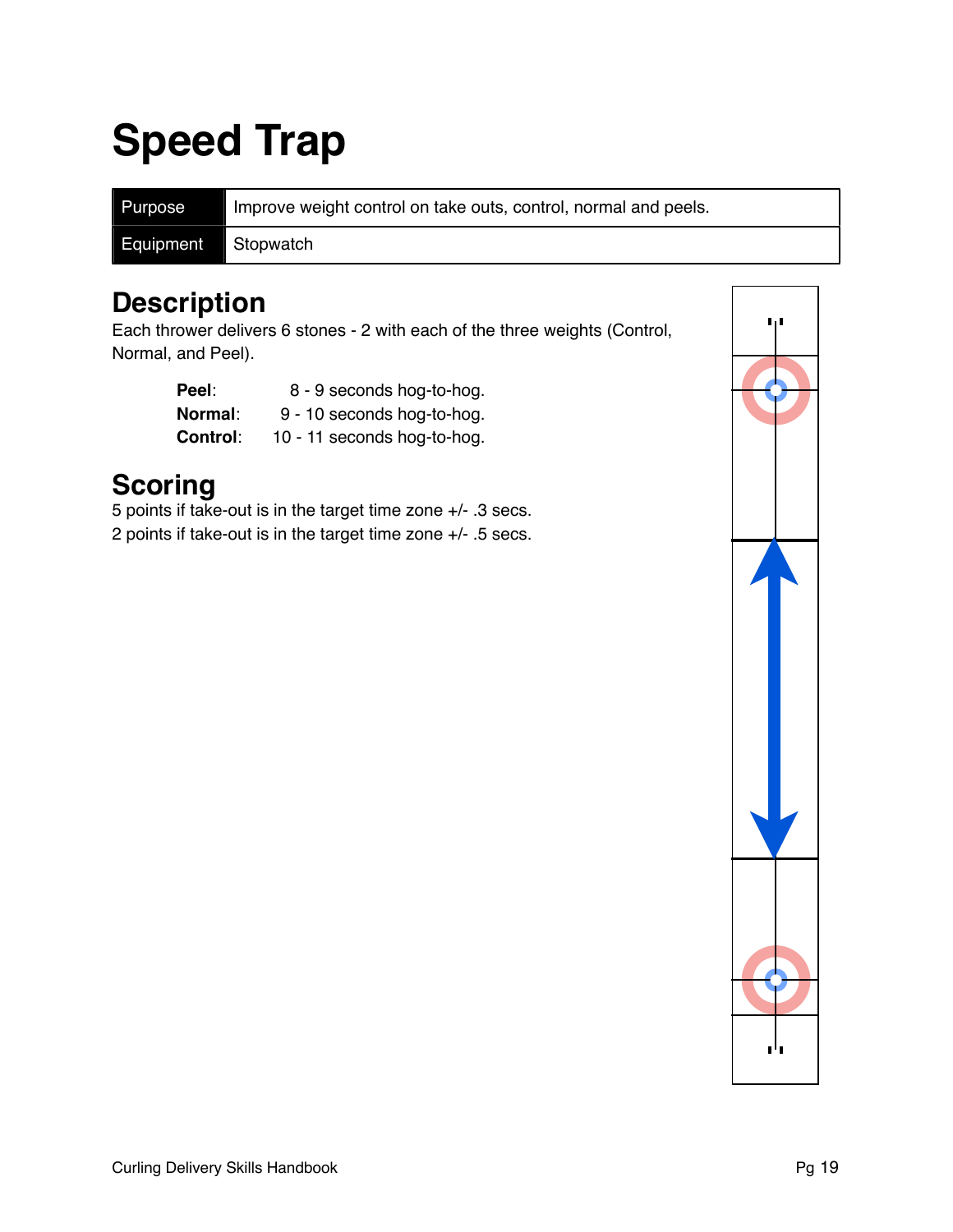### <span id="page-23-0"></span>**Slide Time**

Purpose Improve weight control.

Equipment Stopwatch

### **Set-up**

Arrange for a helper/timer.

### **Description**

Throw 8 stones with a different back line-to-hog line split times. Timer gives required split time and thrower attempts to slide with that split time. Timer records actual split time.

| Stones | <b>Split Time</b> |
|--------|-------------------|
| 1, 2   | 3.50              |
| 3, 4   | 3.70              |
| 5,6    | 3.90              |
| 7, 8   | 4.10              |

### **Scoring / Results**

3 points : +/- .05 2 points : +/- .10 1 point : +/- .15

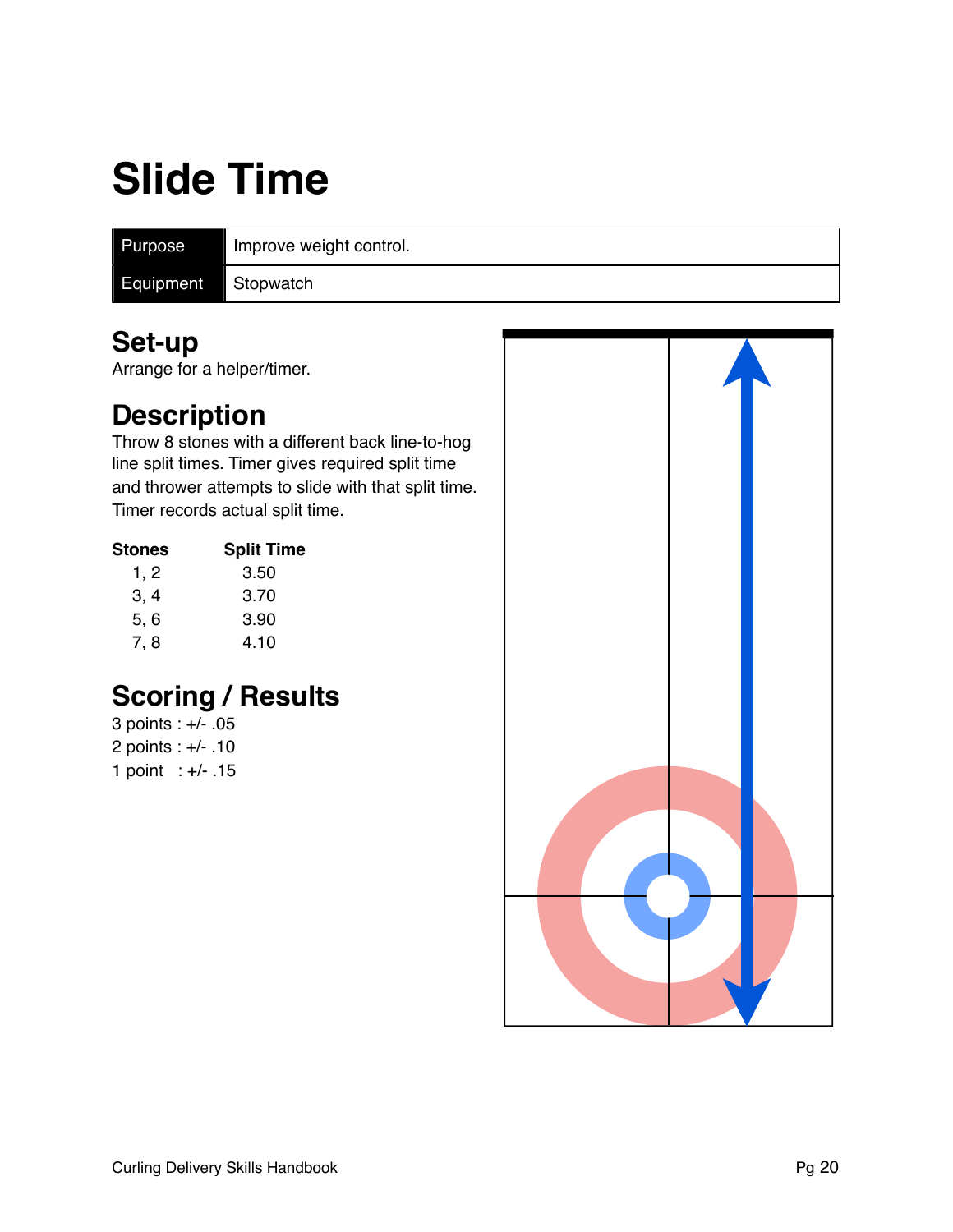### <span id="page-24-0"></span>**Sharp Shooter**

| Purpose   | Improve weight control on draws. |
|-----------|----------------------------------|
| Equipment | ∎None                            |

#### **Description**

Throw 8 consecutive draws shots - no restarts. Record the score for each draw stops. If there is a helper, remove the stone. If no helper, leave stones where they stop and throw the next shot.

#### **Scoring / Results**

Add score of each draw as follows. Maximum is 40 points.

In or touching …

| Location      | <b>Score</b> |
|---------------|--------------|
| <b>Button</b> | 5            |
| 4-foot        | 4            |
| 8-foot        | 3            |
| 12-foot       | 2            |
| In play       |              |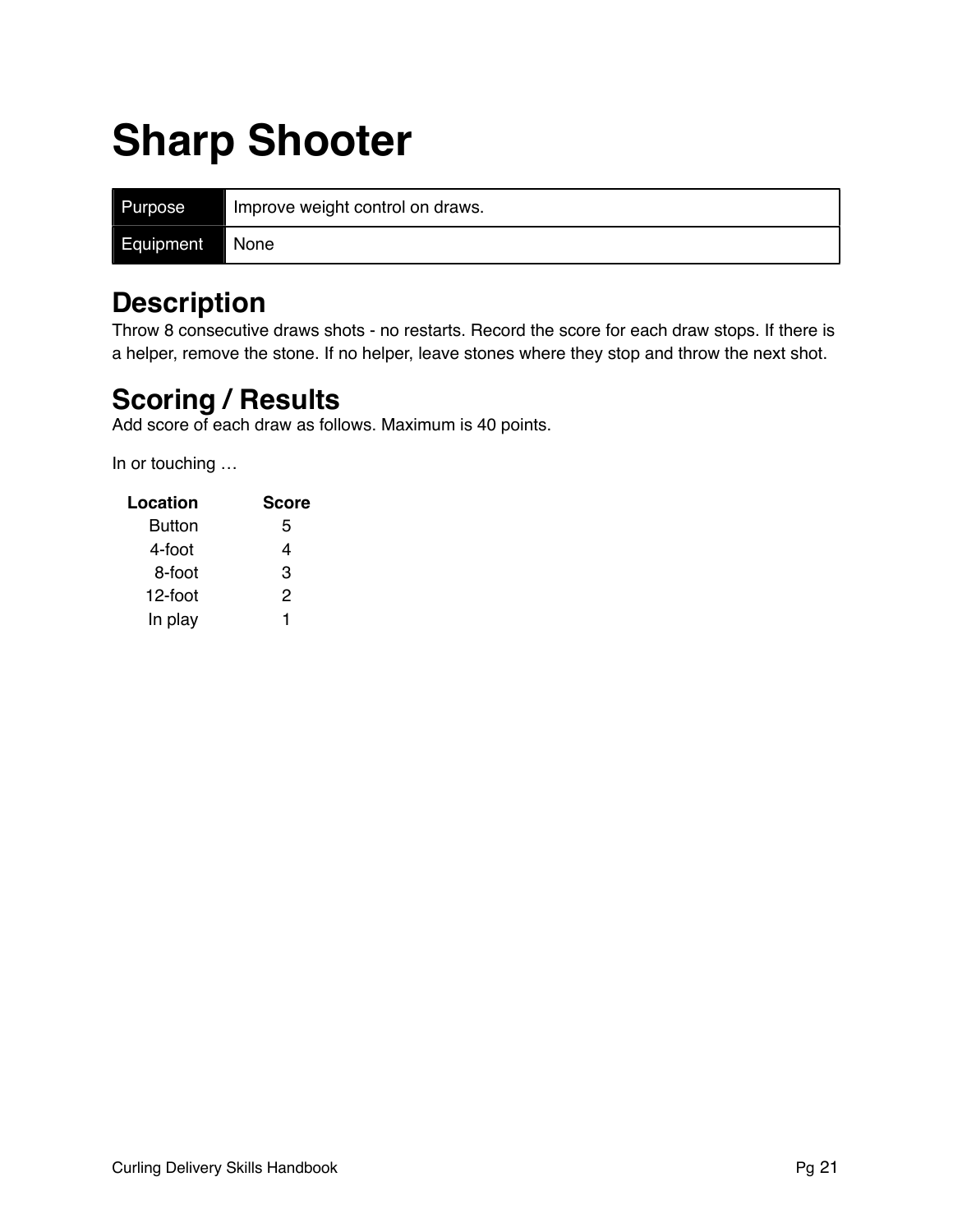### <span id="page-25-0"></span>**The Perfect Team**

| Purpose        | Improve strategy and tactics including precise shot execution. |
|----------------|----------------------------------------------------------------|
| Equipment None |                                                                |

#### **Set-up**

Some opponents stones are taken to the far end. Coach determines a scenario: end, score, last rock. Team determines a plan/strategy for this one end in terms of what is to be achieved, what is acceptable and what is to be avoided.

### **Description**

Team attempts to meet the goals set. Team picks and throws 8 shots as in a normal game. Coach pretends to be the perfect opponent using the opposition colour stones and "makes" good shots by simply placing/replacing rocks as desired.

### **Scoring**

Meet "to be achieved" goal: 10 points Meet "acceptable" goal: 5 points Meet "to be avoided" goal but not the others: 2 points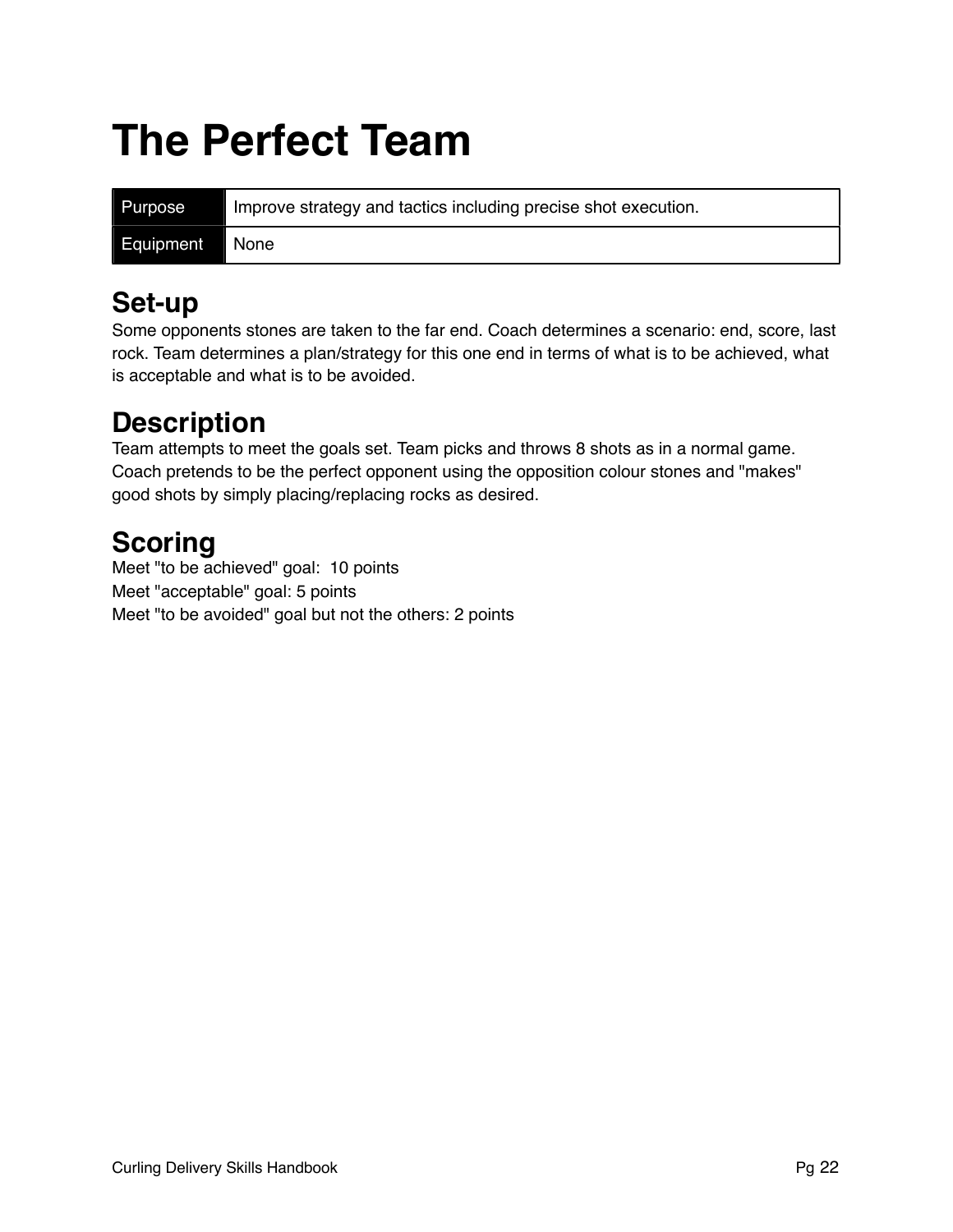### <span id="page-26-0"></span>**No Net**

Purpose Improve balance Equipment Kleenex boxes, plastic cups, or sponges.

### **Set-up**

Place a target (red in diagram) on the centre line just beyond the hog line to define the line of delivery. Place two pairs of sponges (green in diagram) along the line of delivery as noted below. Leave about 1.5 feet between each pair sponges.

### **Description**

Do not use a brush or stabilizer. Take three slides recording which if any pairs of green sponges were touched. Replace all sponges moved.

### **Scoring / Results**

Score of 1 point for each pair of sponges successfully navigated. Maximum is 6 points.

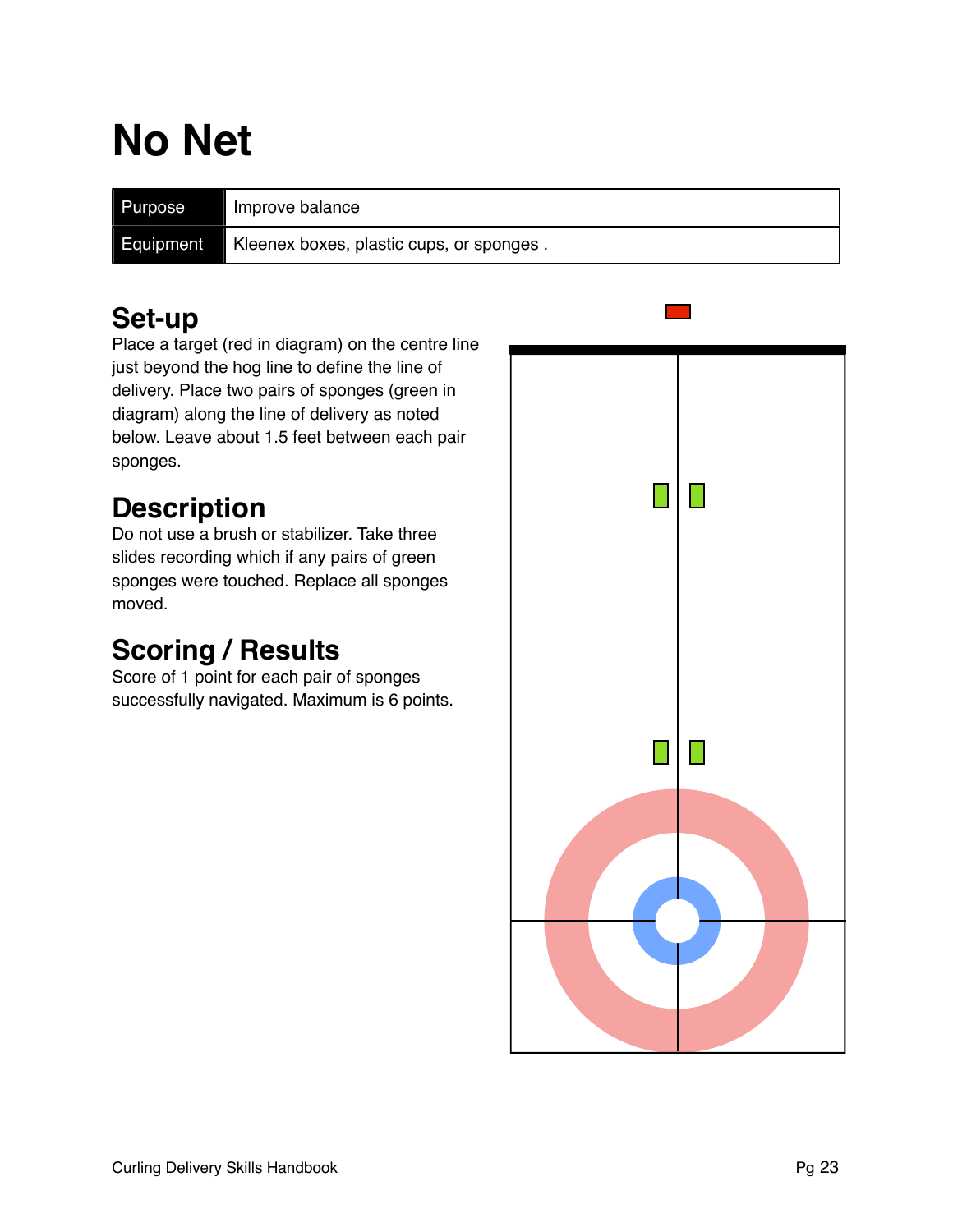# <span id="page-27-0"></span>**No C**

| Purpose   | Improve line of delivery.                |
|-----------|------------------------------------------|
| Equipment | Kleenex boxes, plastic cups, or sponges. |

### **Set-up**

Place a target (red in diagram) near the centre line just beyond the hog line to define the line of delivery. Place two one sponges (green in diagram) along the line of delivery as shown. Place brush handle on ice between hacks extending halfway to back line as shown (red) in diagram).

### **Description**

Take three slides without a stone ensuring the brush handle is not moved and the green sponges are hit by sliding foot toe.

### **Scoring / Results**

Score of 1 point for missing brush and 1 pt. for hitting each sponge. Maximum is 9 points.

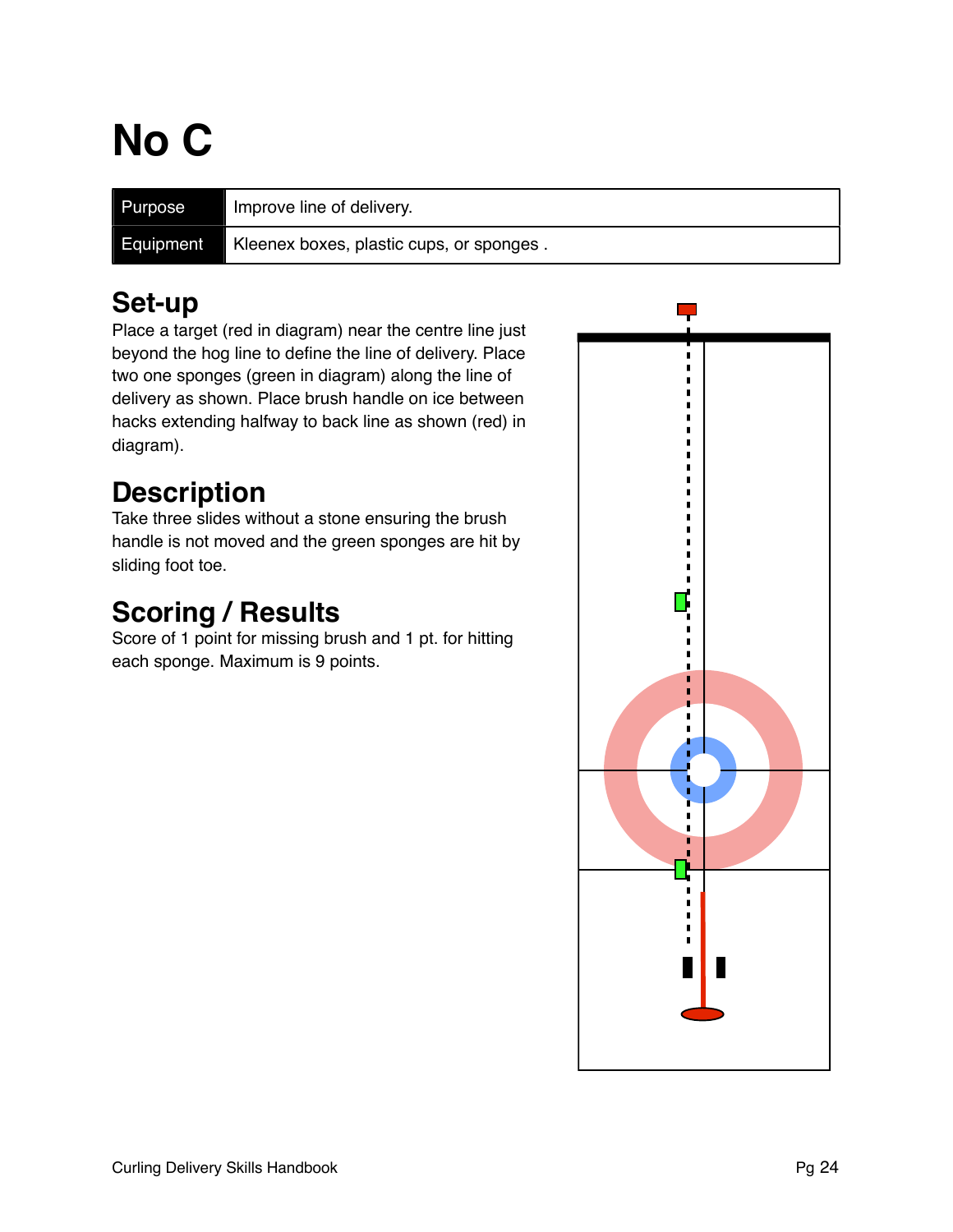### <span id="page-28-0"></span>**Moving Time**

Purpose Improve accuracy and weight control on tick & peels. Also aids brushing.

Equipment None

#### **Set-Up**

Set-up 1 guard as shown. A helper times stones from hog-to-hog and keeps stones on sheet.

### **Description**

Throw 8 stones. Determine which will be peels and which will be tick/pushes.

#### **Peel**

- Remove guard and roll the shooter out of play.
- Helper will determine whether peel weight was thrown ( 8 - 9 seconds).

#### **Tick**

- Move guard to the side of sheet and roll shooter to the other side of sheet, both beyond 4 ft of centreline
- Helper will determine whether hack weight was thrown (11- 12 seconds).

### **Scoring / Results**

1 point for any contact PLUS

#### Peel:

- 2 point for hit & rollout of both rocks
- 1 point for hit and roll beyond 4 ft of centre

#### **Tick**

- 2 points for hit & roll both rocks beyond 4 ft
- 1 point for hit & roll both rocks beyond 2 ft

Maximum score: 24

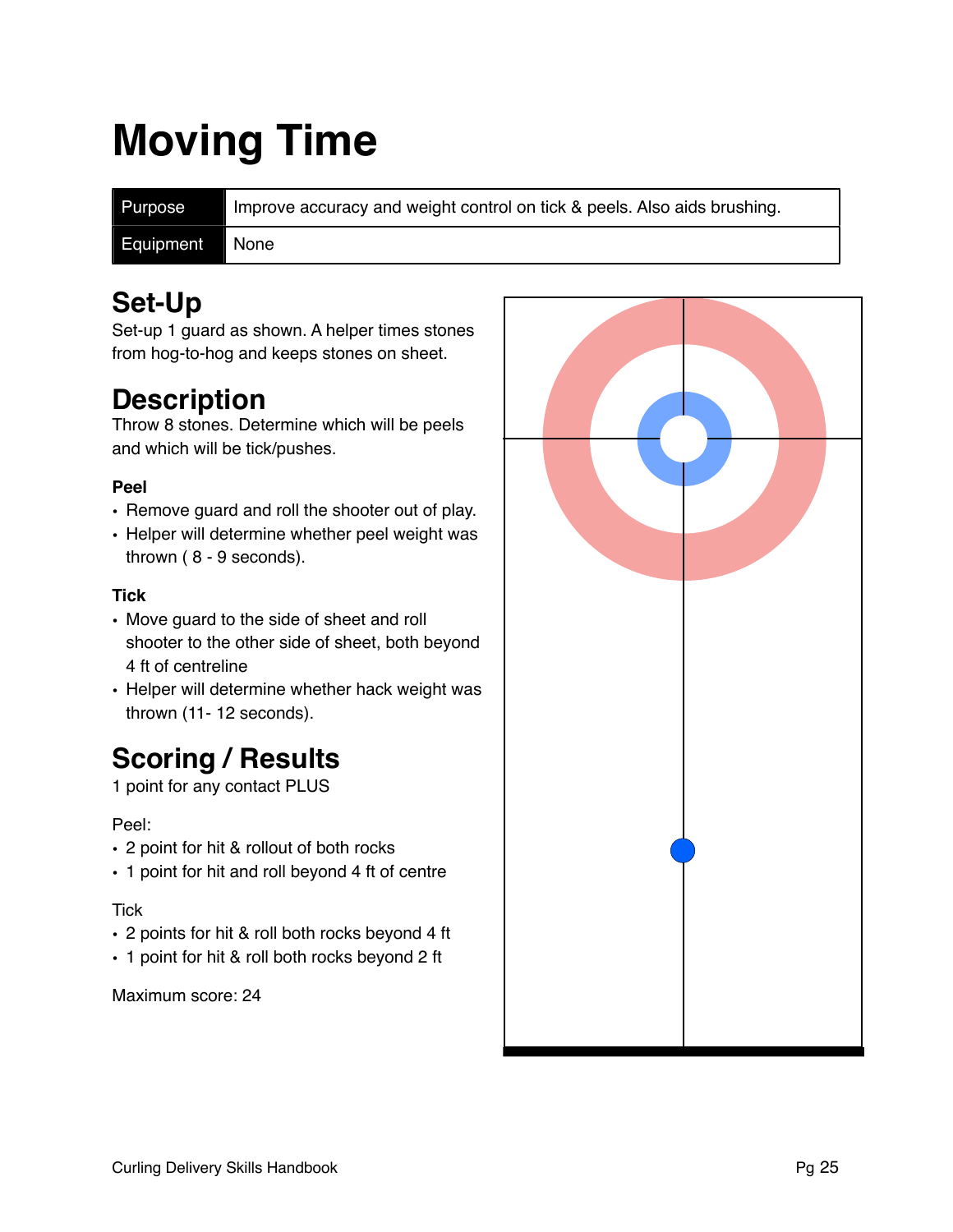### <span id="page-29-0"></span>**In the Zone**

Purpose Improve weight judgment skills as a brusher. Also call zone loudly. Equipment Kleenex boxes, plastic cups, or sponges.

#### **Set-up**

Review standard draw weight zones. Arrange for a helper to deliver 16 draw shots to various zones (keep target zone secret from "brusher").... 8 up the ice and the same 8 back.

There will be no actual brushing. Place three sponges or other markers at the three "call" points.

### **Description**

The "brusher" will call out in a loud voice which zone they believe the stone will stop. He/she will do this three times during the course of the shot.

- 1st call at the near hog line
- 2nd call half way between hog lines.
- 3rd call 2 meters before far hog line.

Evaluator stands in the far house.

### **Scoring / Results:**

Evaluator must hear a call for it to count.

On the delivery of each stone, score each of the three calls as follows:

- 3 points if stone touches called zone
- 2 points if stone touches +/- 1 zone
- 1 points if stone touches +/- 2 zones

Each attempt is the total of the three calls.

Take the best 3 out of the 4 attempts. Maximum score is 27.

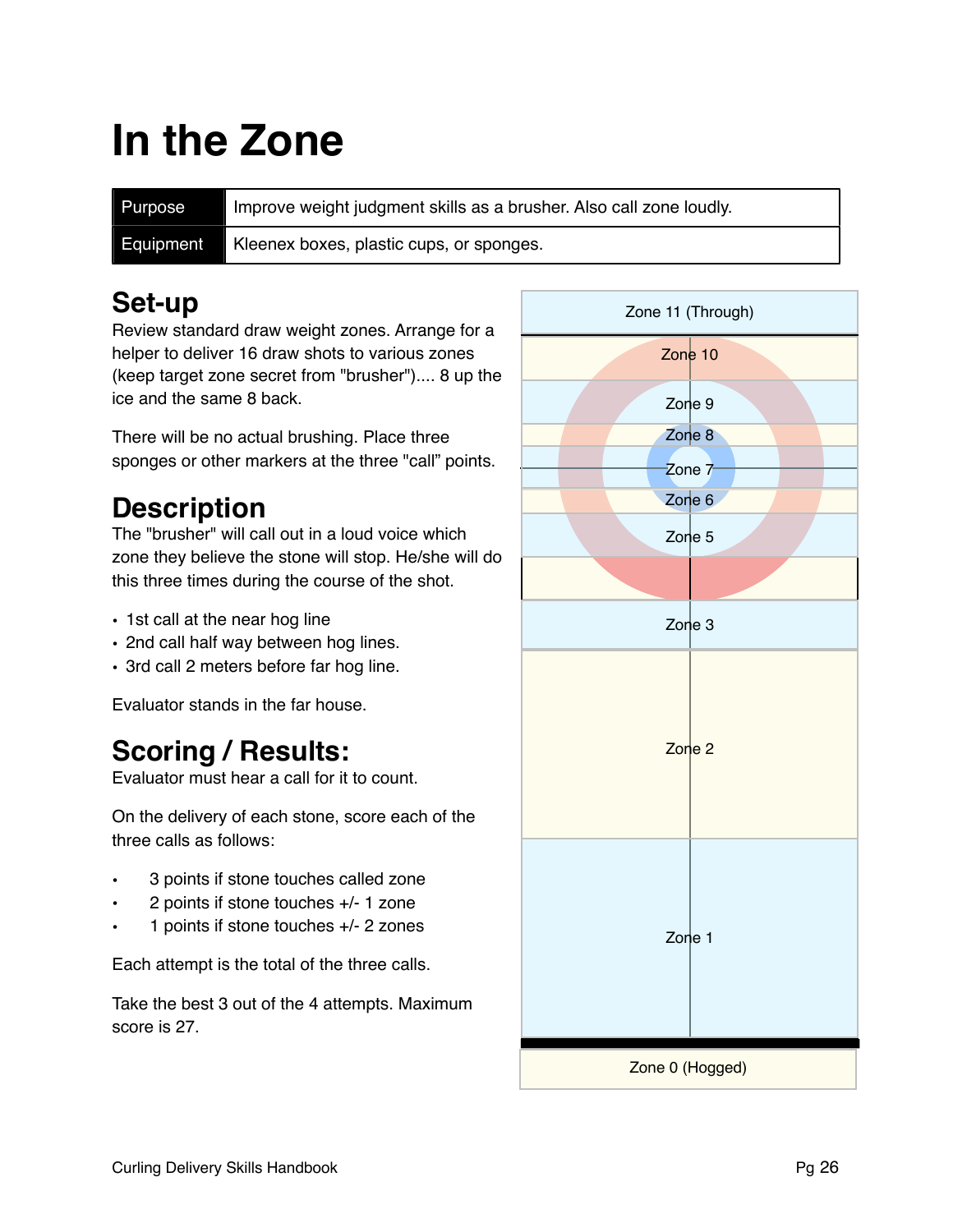### <span id="page-30-0"></span>**Ice Bowls**

| Purpose   | To improve weight control and line of delivery. |
|-----------|-------------------------------------------------|
| Equipment | l Nonel                                         |

#### **Description**

The game of Ice Bowls is played on a normal sheet of curling ice with the same ice boundaries.

The general object of the game is for participants to throw each of their stones as close as possible to a single small target stone called the JACK. Stones may hit the jack, but the jack must remain within the boundary markers or the END will be declared blank. Stones are likely to hit other stones, and may propel them into a position that is perhaps nearer to the jack, or out of bounds in which case they are taken out of play.

Games are played between opposing teams, each with from one to four players. SINGLES games are played between two players, DOUBLES between two pairs, TRIPLES between teams of three, and rinks between teams of four players. As in curling, there is a skip who give directions to the thrower and who throws the last stones for the team.

After all members of each team have thrown their stones (the completion of an END), the stone closest to the jack counts one point for its team, and every other stone belonging to that same team that is closer to the jack than the nearest one of the competitors' counts 1 additional point. Game is made up of a series of these completed ends. Each curler has two stones. Brushing of thrown stones is allowed.

A game is started by flipping a coin to see which team will throw first stone. A member of that team will roll the jack so that it is beyond the near Hog line but still within the boundaries. Next, that person gives directions to position the jack on a center of the sheet. Then, players on each team alternate throwing a stone until all stones have been delivered towards the jack. When all stones have been thrown, it constitutes the completion of an end.

The team that wins the end starts the next end by rolling the jack. If the jack falls short or lands out of bounds, the opposing team gets the privilege of rolling the jack. If the second try fails, one more jack delivery cycle is attempted. If that also fails, the jack is positioned on the button. Part of the strategy of the game depends on the advantage gained by controlling the position of the jack.

#### **Scoring / Results**

Score one point for each of your stones that are closer to the "jack" than your opponent.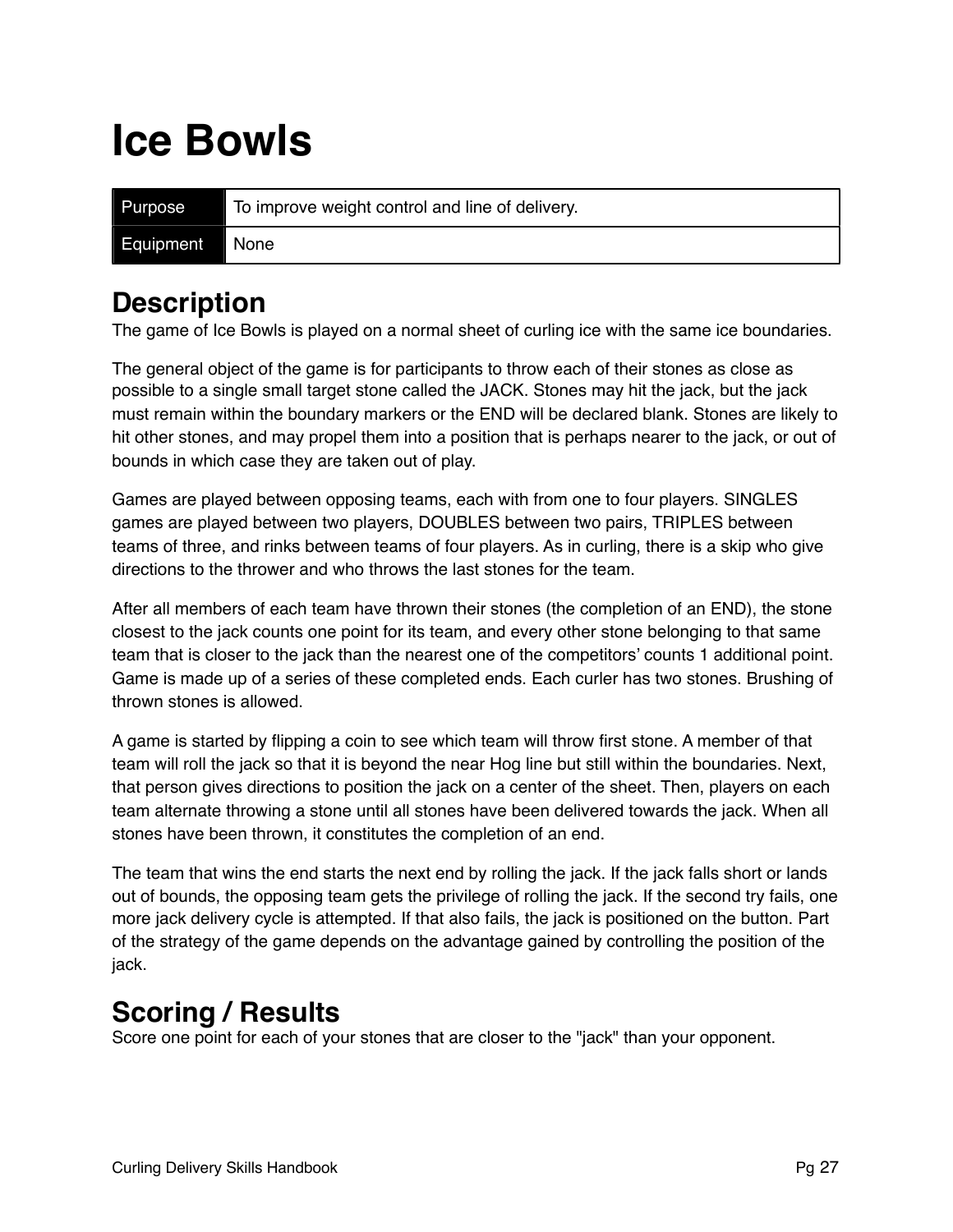### <span id="page-31-0"></span>**How Fast**

Purpose To improve weight control.

Equipment Stopwatch

### **Set-up**

Arrange for a helper/timer.

### **Description**

Throw 8 draw shots. Thrower guesses their split time from back line to hog. Timer records actual split time.

### **Scoring / Results**

3 points : +/- .10 2 points : +/- .15 1 point : +/- .20

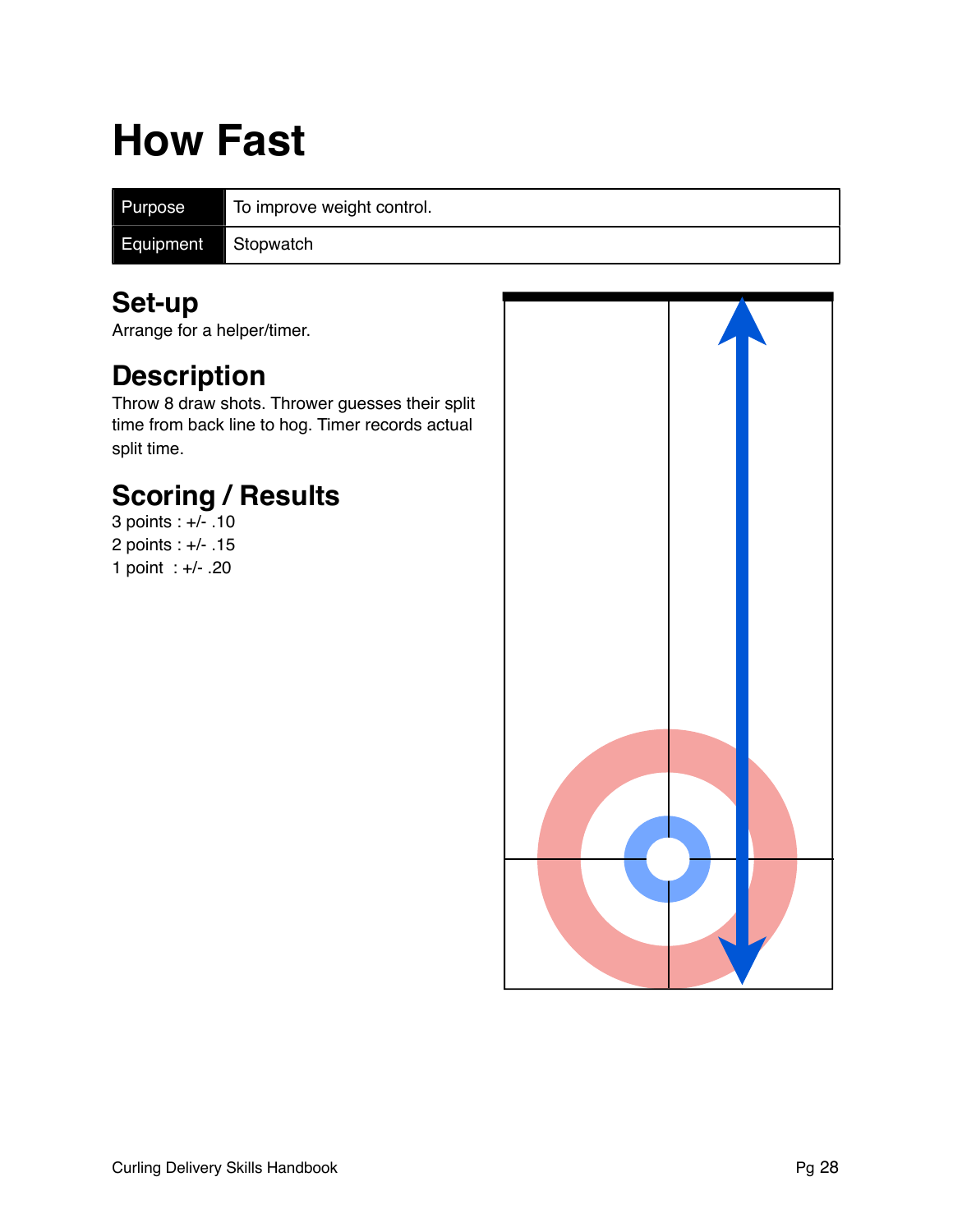### <span id="page-32-0"></span>**Great Wall**

Purpose Improve weight control, line of delivery and playing under pressure

Equipment None

#### **Set-up**

Place 8 stones with 1/2 inch or so between each.

### **Description**

Deliver 8 stones. The object is to score points by "raising" stones into the rings. Remove the delivered stones so they do not clutter the front of the house. Remove raised stones after score is noted.

### **Scoring / Results**

Add score of each draw as follows. Maximum is 40 points.

In or touching …

| Location | Score |
|----------|-------|
| Button   | 5     |
| 4-foot   | 4     |
| 8-foot   | 3     |
| 12-foot  | 2     |
| In play  |       |

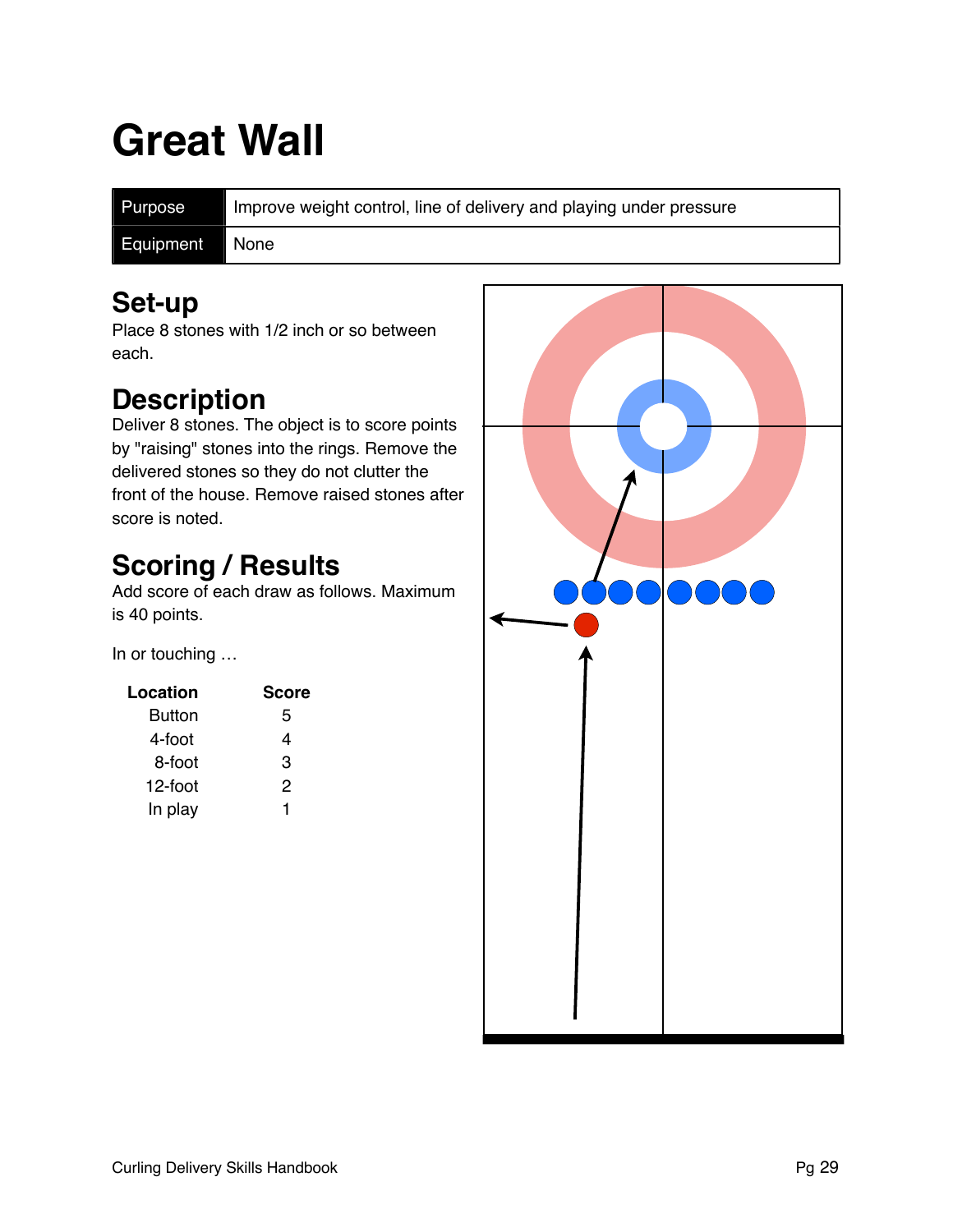# <span id="page-33-0"></span>**Flying Blind**

| Purpose   | Improve weight control through improved "feel" for the delivery. Re-enforces<br>trust in a good delivery set-up. |
|-----------|------------------------------------------------------------------------------------------------------------------|
| Equipment | <b>None</b>                                                                                                      |

#### **Description**

Deliver 8 draw shots with eyes closed and using a brush/stabilizer.

### **Scoring / Results**

Add score of each draw as follows. Maximum is 40 points.

In or touching …

| Location      | <b>Score</b> |
|---------------|--------------|
| <b>Button</b> | 5            |
| 4-foot        | 4            |
| 8-foot        | з            |
| 12-foot       | 2            |
| In play       |              |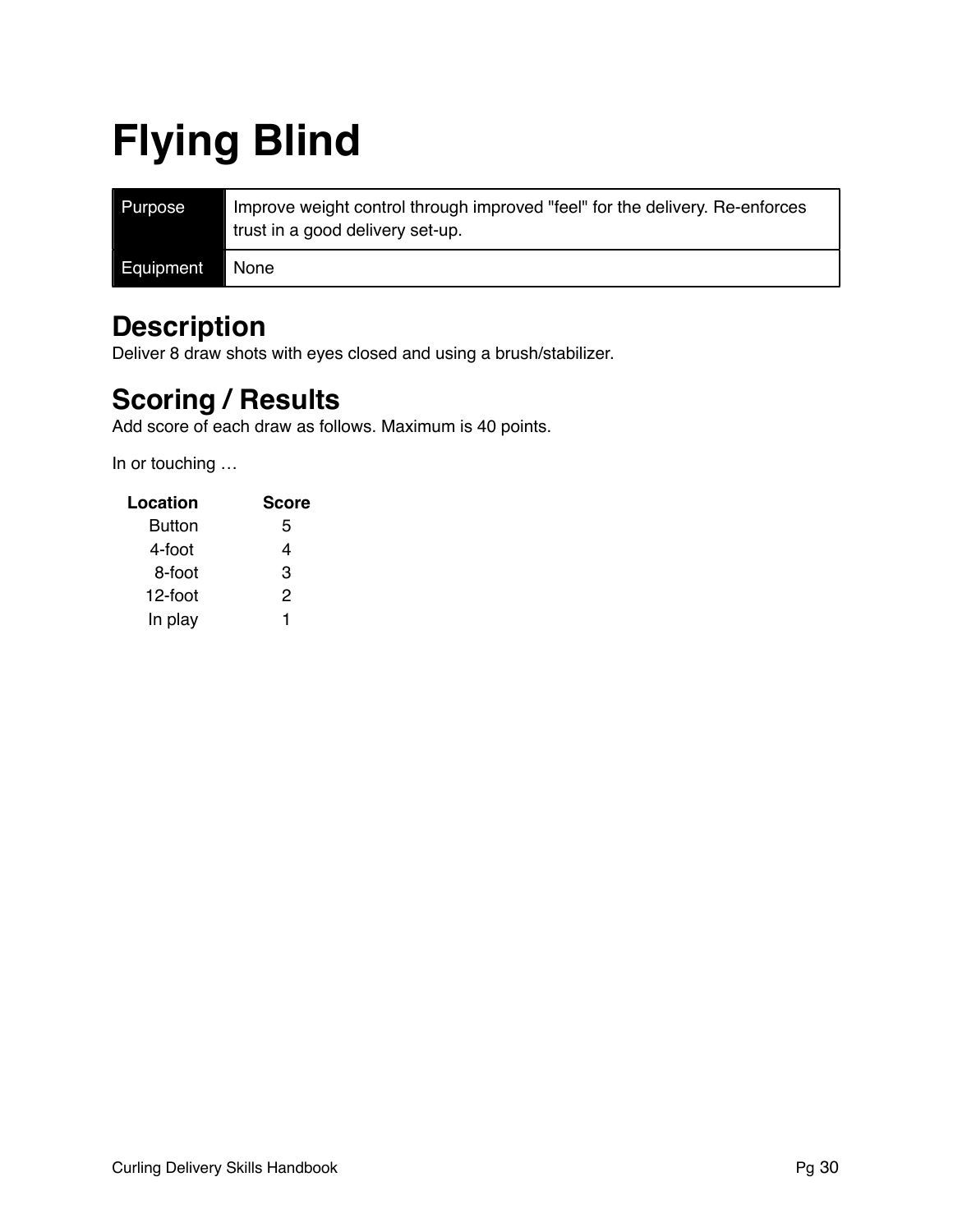### <span id="page-34-0"></span>**Field Goals**

Purpose Improve line of delivery.

Equipment Kleenex boxes, plastic cups, or sponges.

### **Set-up**

Place two pairs of sponges (green in diagram) along the line of delivery about 15 ft beyond the hog line - leave about 1.5 feet between the sponges.

### **Description**

Take two slides recording which if any pairs of green sponges were touched. Replace all sponges moved. After two slides, relocate the sponges to the centre line and repeat. After two slides at that location move the sponges to the other side of the centre line and repeat. In total, there will be six slides.

### **Scoring / Results:**

Score of 2 points for successfully delivering the stone between the sponges without touching either. If curler can also slide between the sponges without disturbing either, add a bonus of 2 points. Maximum is 24 points.

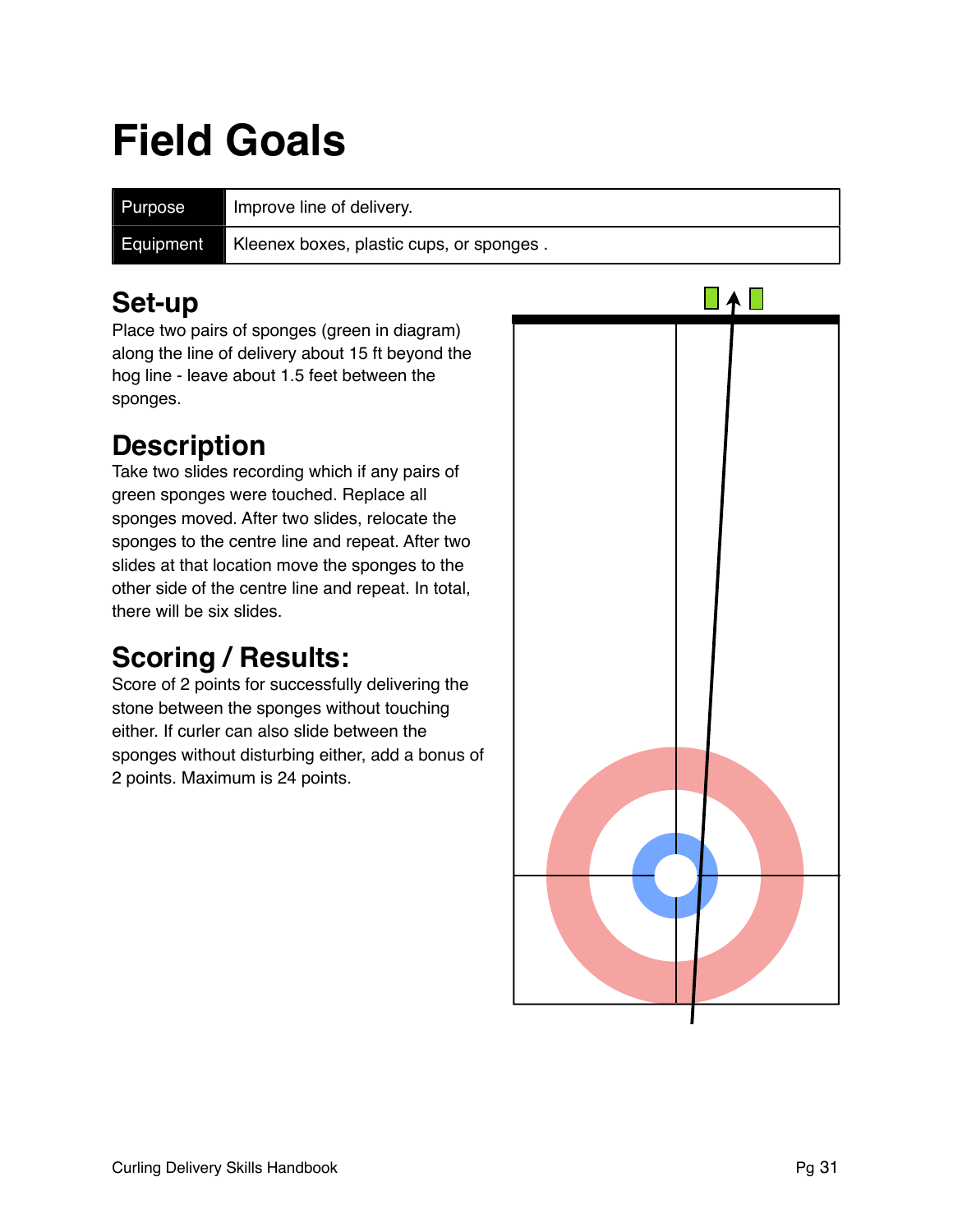### <span id="page-35-0"></span>**Crazy Eights – Team on Team**

Purpose Improve accuracy and weight control on take outs.

Equipment None

#### **Set-up**

Set-up 8 rocks in the house as shown.

- Arrange for a helper to time stones hogto-hog keep and stones on the sheet.
- Determine whether control, normal, or peel weight will be used for all 8 shots. Use only one weight.

Note:

- Control: 10-11 seconds
- Normal: 9-10 seconds<br>• Peel: 8-9 seconds
- 8-9 seconds

#### **Description**

Throw 8 rocks with selected takeout weight trying to remove the 4 blue rocks from the house while ensuring the 4 yellow rocks remain in the house.

### **Scoring / Results**

Once all 8 rocks have been thrown subtract the number of blue rocks remaining in the rings from the number of yellow rocks remaining in the rings. Maximum is +8 points

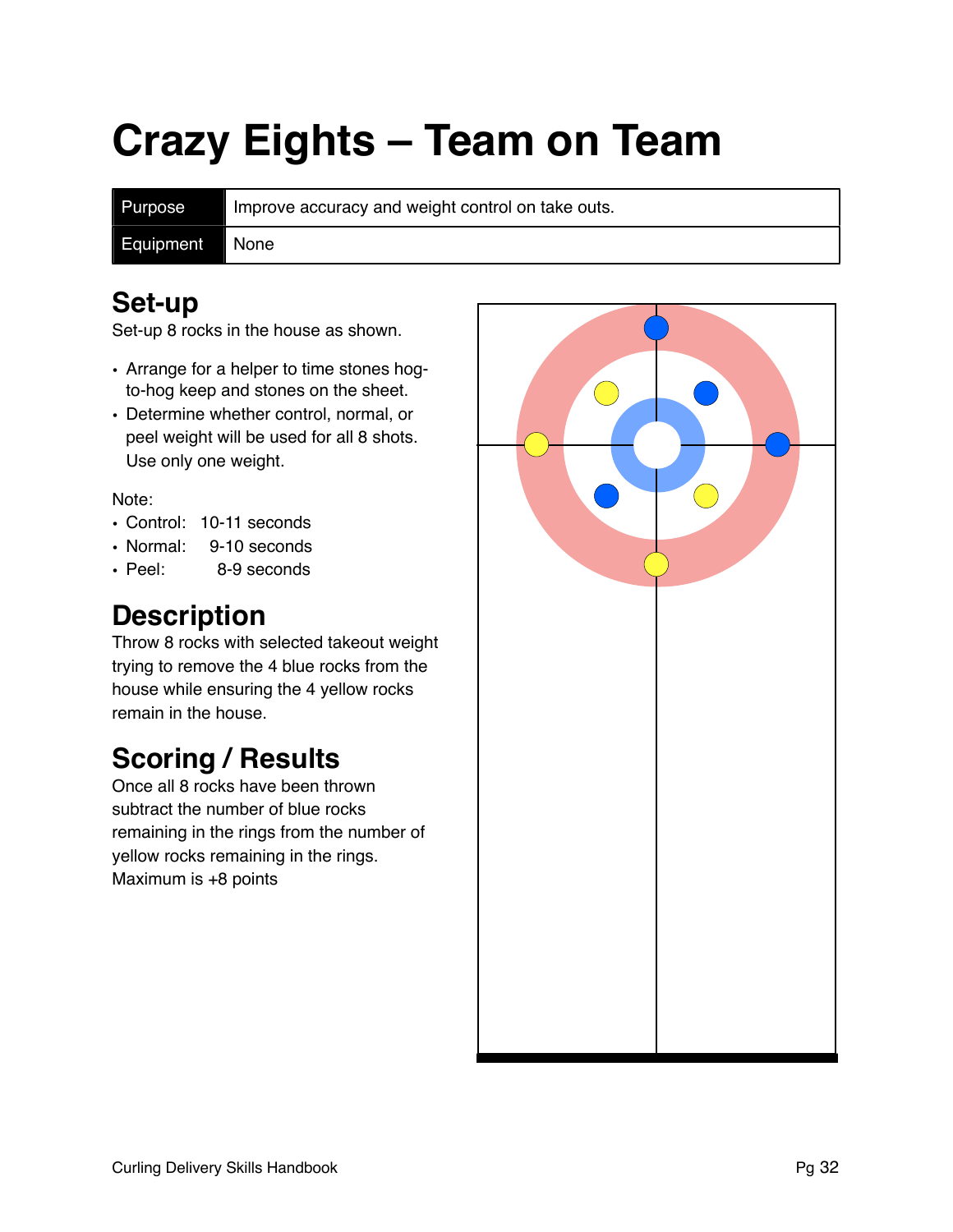### <span id="page-36-0"></span>**Chain Reaction**

Purpose To improve weight control and line of delivery.

Equipment None

### **Set-up**

All the stones of one colour are placed on the center line from the edge of the 12 ft. toward the hog line (with the stones in contact with one another - sort of the ultimate "freeze"). The stones of the other colour are at the shooting end of the ice.

### **Description**

The object is to raise as many stones from in front of the house onto the rings as possible. Leave thrown stones in play where they come to rest.

Variation: For the first couple of times, remove thrown stone and realign target stones. Focus on weight and line of impact.

### **Scoring / Results**

Add score of each draw as follows. Maximum is 40 points.

In or touching …

| Location      | <b>Score</b> |
|---------------|--------------|
| <b>Button</b> | 5            |
| 4-foot        | 4            |
| 8-foot        | 3            |
| 12-foot       | 2            |
| In play       | 1            |

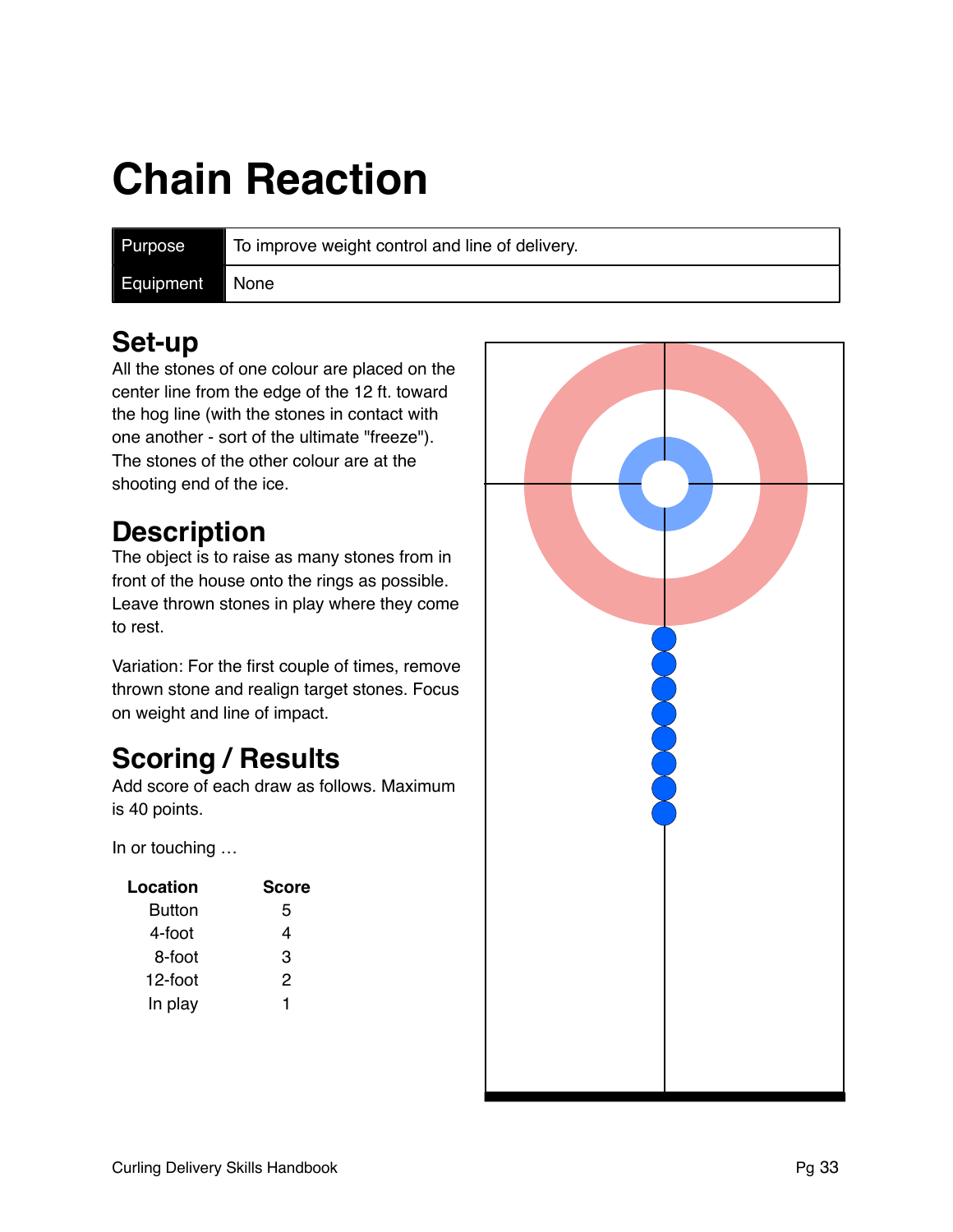### <span id="page-37-0"></span>**Bumper Cars**

Purpose To improve bump/raise/tap weight, line of delivery and line calling.

Equipment None

#### **Set-up**

Position a rock about 10 ft beyond near hog line. Have 8 rocks ready to throw.

### **Description**

Using raise/bump/tap weight hit the object rock on the nose and advance it toward to other end of the sheet. Use a person to call the line and a person to brush if enough players are present. It is not important where the shooter goes. Remove it from play if it remains in play. Leave the object rock wherever it comes to rest and use that location for the next shot. If the object rock is removed from play, start over by replacing the object rock in its "start" position and using however rocks remain to be thrown.

### **Scoring / Results**

10 points if object rock crosses far hog line and stays in play. 20 points if object rock touches house. Plus standard house scoring points:

In or touching …

| Location | <b>Score</b> |
|----------|--------------|
| Button   | 5            |
| 4-foot   | 4            |
| 8-foot   | 3            |
| 12-foot  | 2            |
| In play  |              |

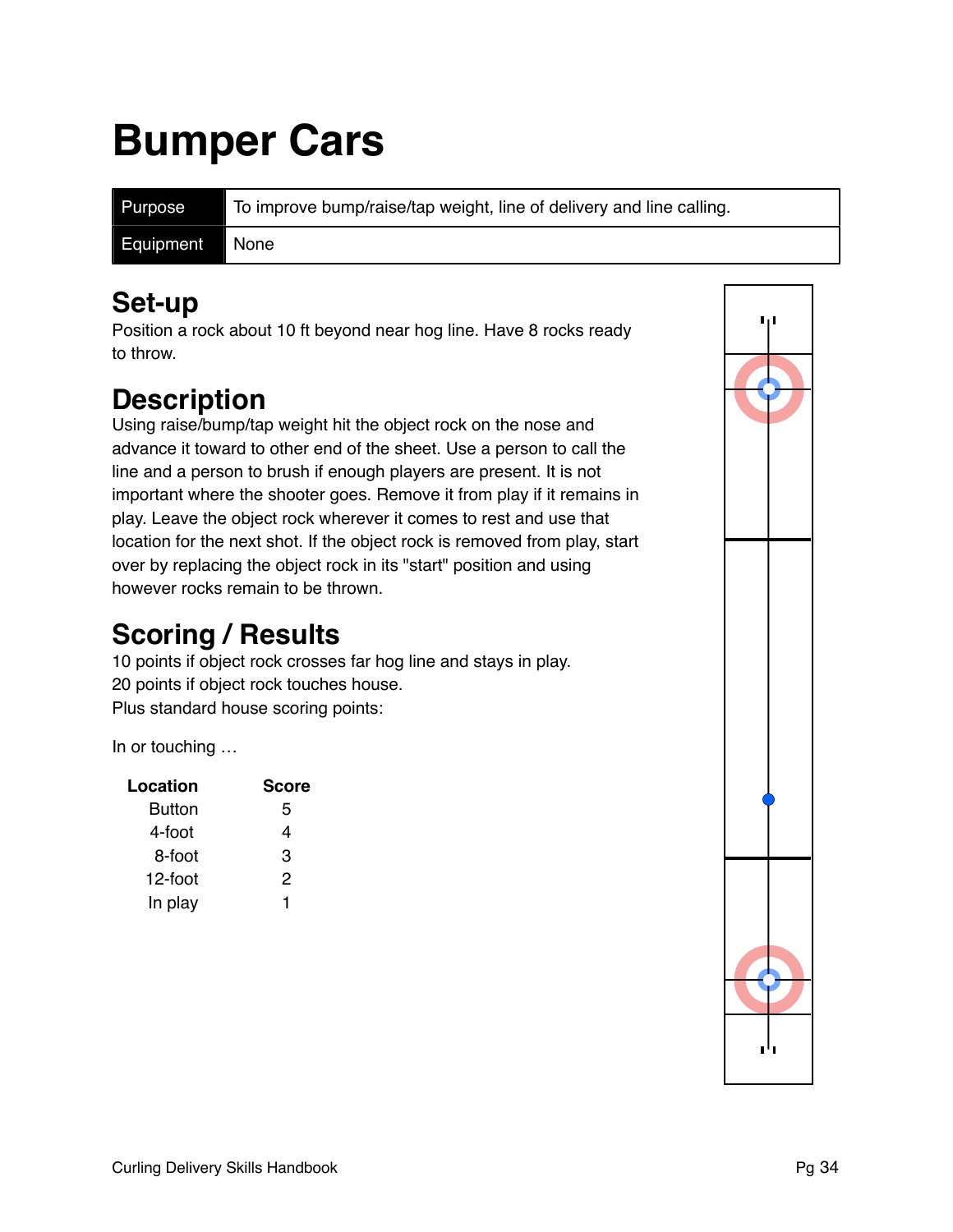### <span id="page-38-0"></span>**Sweeping Finesse**

Purpose Improve sweeping stamina and weight judgement, communication. Equipment None

#### **Description**

Two teams can compete against each other or one team can set a mark / goal and try to beat it. Teams get 15 minutes. They throw in rotation with the coach holding the broom. Each time must have two sweepers on each rock thrown. Second starts behind the boards, lead starts in the hack, the skip sweeps closest to the stone and the vice sweeps further from the stone. When time starts the lead throws the first stone. The intention is to get it on the pin. When the shot is complete, the second moves into the hack, the lead moves to sweep closest to the rock, the skip moves to sweep further from the rock and the vice goes to the back boards. Teams rotate through this as many times as they can in the 15 minutes.

### **Scoring / Results**

12 points – pin

10 points – contacting the button

4 points – contacting the four foot

2 points – contacting the eight foot

1 point – contacting the 12 foot